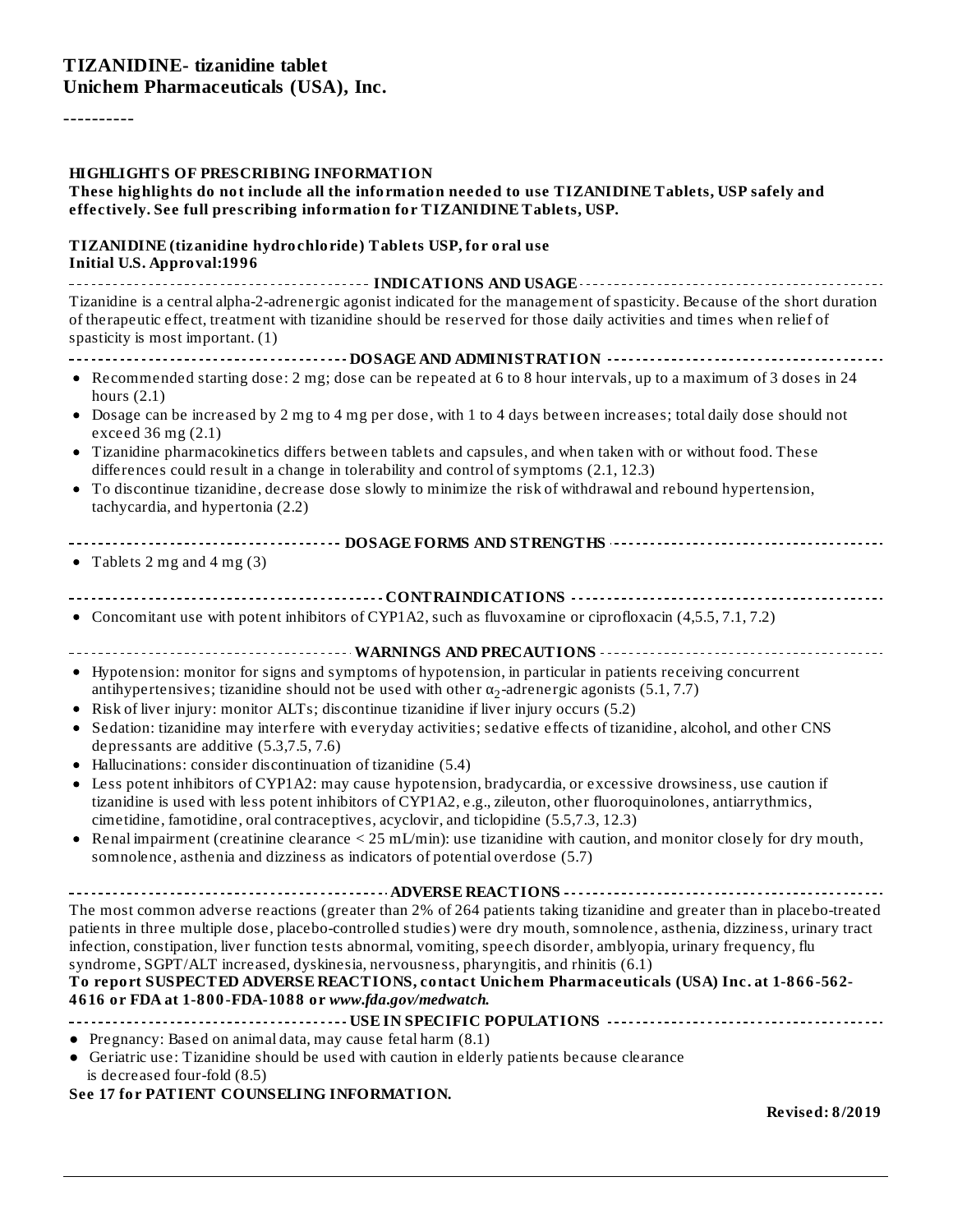# **FULL PRESCRIBING INFORMATION: CONTENTS\***

# **1 INDICATIONS AND USAGE**

#### **2 DOSAGE AND ADMINISTRATION**

- 2.1 Dosing Information
- 2.2 Dosing in Patients with Renal Impairment
- 2.3 Dosing in Patients with Hepatic Impairment
- 2.4 Drug Discontinuation

# **3 DOSAGE FORMS AND STRENGTHS**

#### **4 CONTRAINDICATIONS**

## **5 WARNINGS AND PRECAUTIONS**

- 5.1 Hypotension
- 5.2 Risk of Liver Injury
- 5.3 Sedation
- 5.4 Hallucinosis/Psychotic-Like Symptoms
- 5.5 Interaction with CYP1A2 Inhibitors
- 5.6 Hypersensitivity Reactions
- 5.7 Increased Risk of Adverse Reactions in Patients with Renal Impairment
- 5.8 Withdrawal Adverse Reactions

# **6 ADVERSE REACTIONS**

- 6.1 Clinical Trials Experience
- 6.2 Postmarketing Experience
- **7 DRUG INTERACTIONS**

## 7.1 Fluvoxamine

- 7.2 Ciprofloxacin
- 7.3 CYP1A2 Inhibitors other than Fluvoxamine and Ciprofloxacin
- 7.4 Oral Contraceptives
- 7.5 Alcohol
- 7.6 Other CNS Depressants
- 7.7 a2-adrenergic agonists

## **8 USE IN SPECIFIC POPULATIONS**

- 8.1 Pregnancy
- 8.3 Nursing mothers
- 8.4 Pediatric use
- 8.5 Geriatric use
- 8.6 Impaired Renal Function
- 8.7 Impaired Hepatic Function

## **9 DRUG ABUSE AND DEPENDENCE**

- 9.2 Abuse
- 9.3 Dependence
- **10 OVERDOSAGE**
- **11 DESCRIPTION**

## **12 CLINICAL PHARMACOLOGY**

- 12.1 Mechanism of action
- 12.3 Pharmacokinetics

## **13 NONCLINICAL TOXICOLOGY**

13.1 Carcinogenesis, mutagenesis, impairment of fertility

#### **14 CLINICAL STUDIES**

# **16 HOW SUPPLIED/STORAGE AND HANDLING**

16.2 Tizanidine Tablets

# **17 PATIENT COUNSELING INFORMATION**

\* Sections or subsections omitted from the full prescribing information are not listed.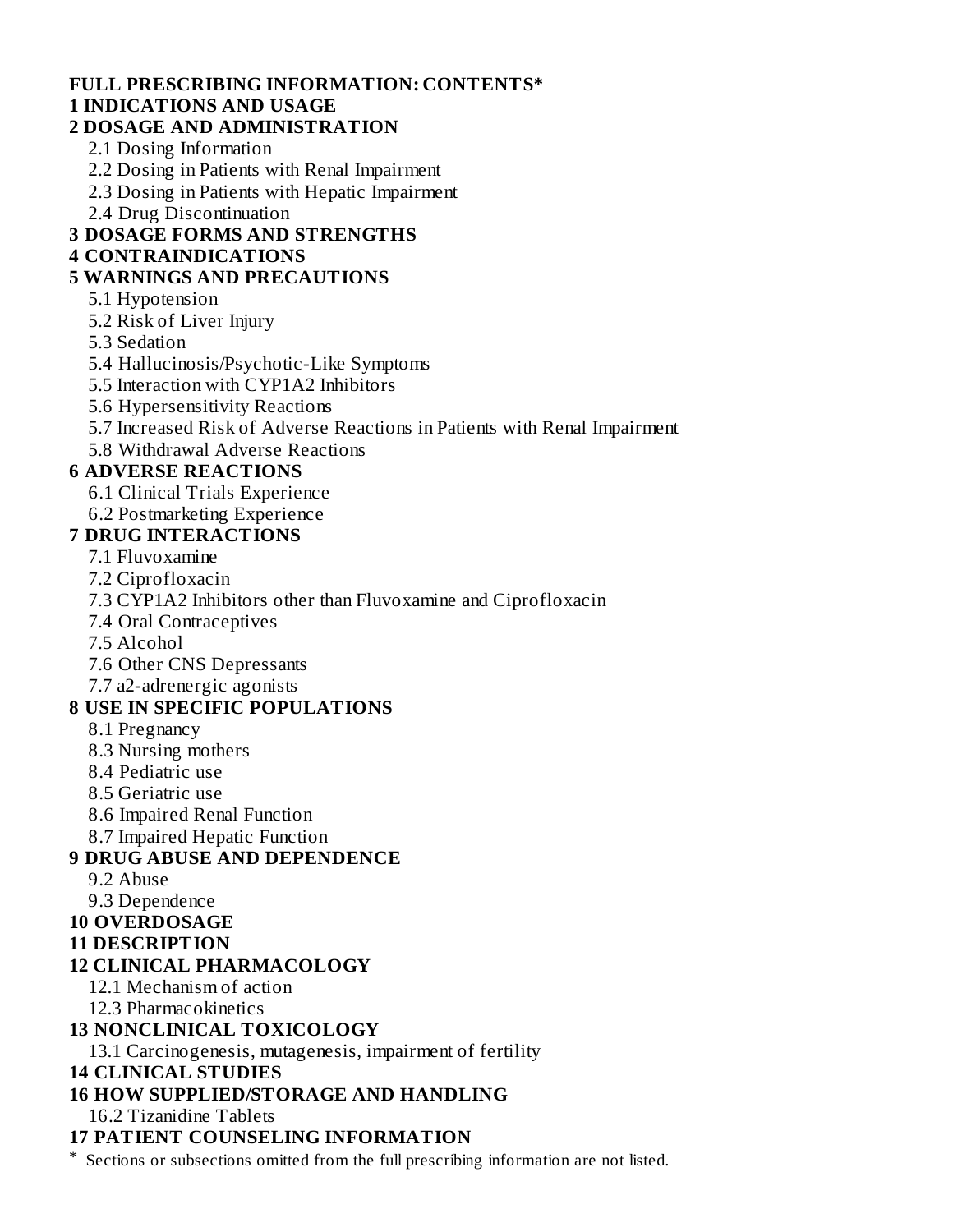# **FULL PRESCRIBING INFORMATION**

# **1 INDICATIONS AND USAGE**

Tizanidine is a central alpha-2-adrenergic agonist indicated for the management of spasticity. Because of the short duration of therapeutic effect, treatment with tizanidine should be reserved for those daily activities and times when relief of spasticity is most important *[see Dosage and Administration (2.1)]*.

# **2 DOSAGE AND ADMINISTRATION**

# **2.1 Dosing Information**

Tizanidine tablets may be prescribed with or without food. Once the formulation has been selected and the decision to take with or without food has been made, this regimen should not be altered.

Food has complex effects on tizanidine pharmacokinetics, which differ with the different formulations. Tizanidine Capsules and tizanidine tablets are bioequivalent to each other under fasting conditions (more than 3 hours after a meal), but not under fed conditions (within 30 minutes of a meal). These pharmacokinetic differences may result in clinically significant differences when switching administration of tablet and capsules and when switching administration between the fed or fasted state. These changes may result in increased adverse events, or delayed or more rapid onset of activity, depending upon the nature of the switch. For this reason, the prescriber should be thoroughly familiar with the changes in kinetics associated with these different conditions *[see Clinical Pharmacology (12.3)].*

The recommended starting dose is 2 mg. Because the effect of tizanidine peaks at approximately 1 to 2 hours post-dose and dissipates between 3 to 6 hours post-dose, treatment can be repeated at 6 to 8 hour intervals, as needed, to a maximum of three doses in 24 hours.

Dosage can be gradually increased by 2 mg to 4 mg at each dose, with 1 to 4 days between dosage increases, until a satisfactory reduction of muscle tone is achieved. The total daily dose should not exceed 36 mg. Single doses greater than 16 mg have not been studied.

# **2.2 Dosing in Patients with Renal Impairment**

Tizanidine should be used with caution in patients with renal insufficiency (creatinine clearance < 25 mL/min), as clearance is reduced by more than 50%. In these patients, during titration, the individual doses should be reduced. If higher doses are required, individual doses rather than dosing frequency should be increased *[see Warnings and Precautions (5.7)]*.

# **2.3 Dosing in Patients with Hepatic Impairment**

Tizanidine should be used with caution in patients with any hepatic impairment. In these patients, during titration, the individual doses should be reduced. If higher doses are required, individual doses rather than dosing frequency should be increased. Monitoring of aminotransferase levels is recommended for baseline and 1 month after maximum dose is achieved, or if hepatic injury is suspected. *[see Use in Specific Populations (8.7)]*

# **2.4 Drug Dis continuation**

If therapy needs to be discontinued, particularly in patients who have been receiving high doses (20 mg to 36 mg daily) for long periods (9 weeks or more) or who may be on concomitant treatment with narcotics, the dose should be decreased slowly (2 mg to 4 mg per day) to minimize the risk of withdrawal and rebound hypertension, tachycardia, and hypertonia *[see Drug Abuse and Dependence*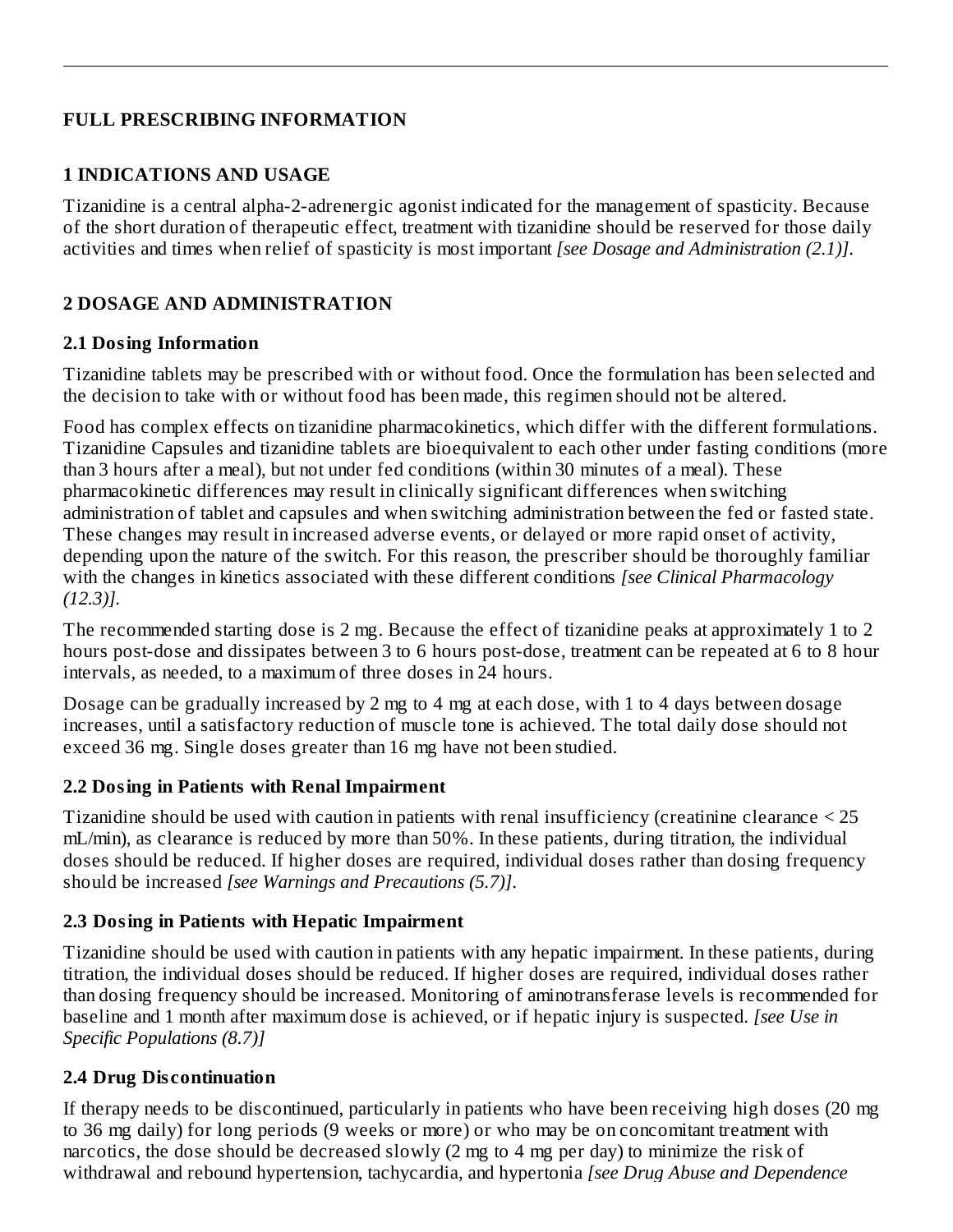*(9.3)].*

# **3 DOSAGE FORMS AND STRENGTHS**

Tablets

Tizanidine tablets USP, 2 mg are white to off-white, round, flat, bevel edged uncoated tablets debossed with "U" and "168" on one side and bisecting score on other.

Tizanidine tablets USP, 4 mg are white to off-white, round, flat, bevel edged uncoated tablets debossed with "U" and "169" on one side and quadrisecting score on other.

# **4 CONTRAINDICATIONS**

Tizanidine is contraindicated in patients taking potent inhibitors of CYP1A2, such as fluvoxamine or ciprofloxacin *[see Drug Interactions (7.1, 7.2)].*

## **5 WARNINGS AND PRECAUTIONS**

## **5.1 Hypotension**

Tizanidine is an  $\alpha_2$ -adrenergic agonist that can produce hypotension. Syncope has been reported in the post marketing setting. The chance of significant hypotension may possibly be minimized by titration of the dose and by focusing attention on signs and symptoms of hypotension prior to dose advancement. In addition, patients moving from a supine to fixed upright position may be at increased risk for hypotension and orthostatic effects.

Monitor for hypotension when tizanidine is used in patients receiving concurrent antihypertensive therapy. It is not recommended that tizanidine be used with other  $\alpha_2$ -adrenergic agonists. Clinically significant hypotension (decreases in both systolic and diastolic pressure) has been reported with concomitant administration of either fluvoxamine or ciprofloxacin and single doses of 4 mg of tizanidine. Therefore, concomitant use of tizanidine with fluvoxamine or with ciprofloxacin, potent inhibitors of CYP1A2, is contraindicated *[see Contraindications (4) and Drug Interactions (7.1, 7.2)]*.

## **5.2 Risk of Liver Injury**

Tizanidine may cause hepatocellular liver injury. Tizanidine should be used with caution in patients with any hepatic impairment. Monitoring of aminotransferase levels is recommended for baseline and 1 month after maximum dose is achieved, or if hepatic injury is suspected. *[see Dosage and Administration (2.3) and Use in Specific Populations (8.7)]*

## **5.3 Sedation**

Tizanidine can cause sedation, which may interfere with everyday activity. In the multiple dose studies, the prevalence of patients with sedation peaked following the first week of titration and then remained stable for the duration of the maintenance phase of the study. The CNS depressant effects of tizanidine with alcohol and other CNS depressants (e.g., benzodiazepines, opioids, tricyclic antidepressants) may be additive. Monitor patients who take tizanidine with another CNS depressant for symptoms of excess sedation. *[see Drug Interactions (7.5, 7.6)]*

## **5.4 Hallucinosis/Psychotic-Like Symptoms**

Tizanidine use has been associated with hallucinations. Formed, visual hallucinations or delusions have been reported in 5 of 170 patients (3%) in two North American controlled clinical studies. Most of the patients were aware that the events were unreal. One patient developed psychosis in association with the hallucinations. One patient among these 5 continued to have problems for at least 2 weeks following discontinuation of tizanidine. Consider discontinuing tizanidine in patients who develop hallucinations.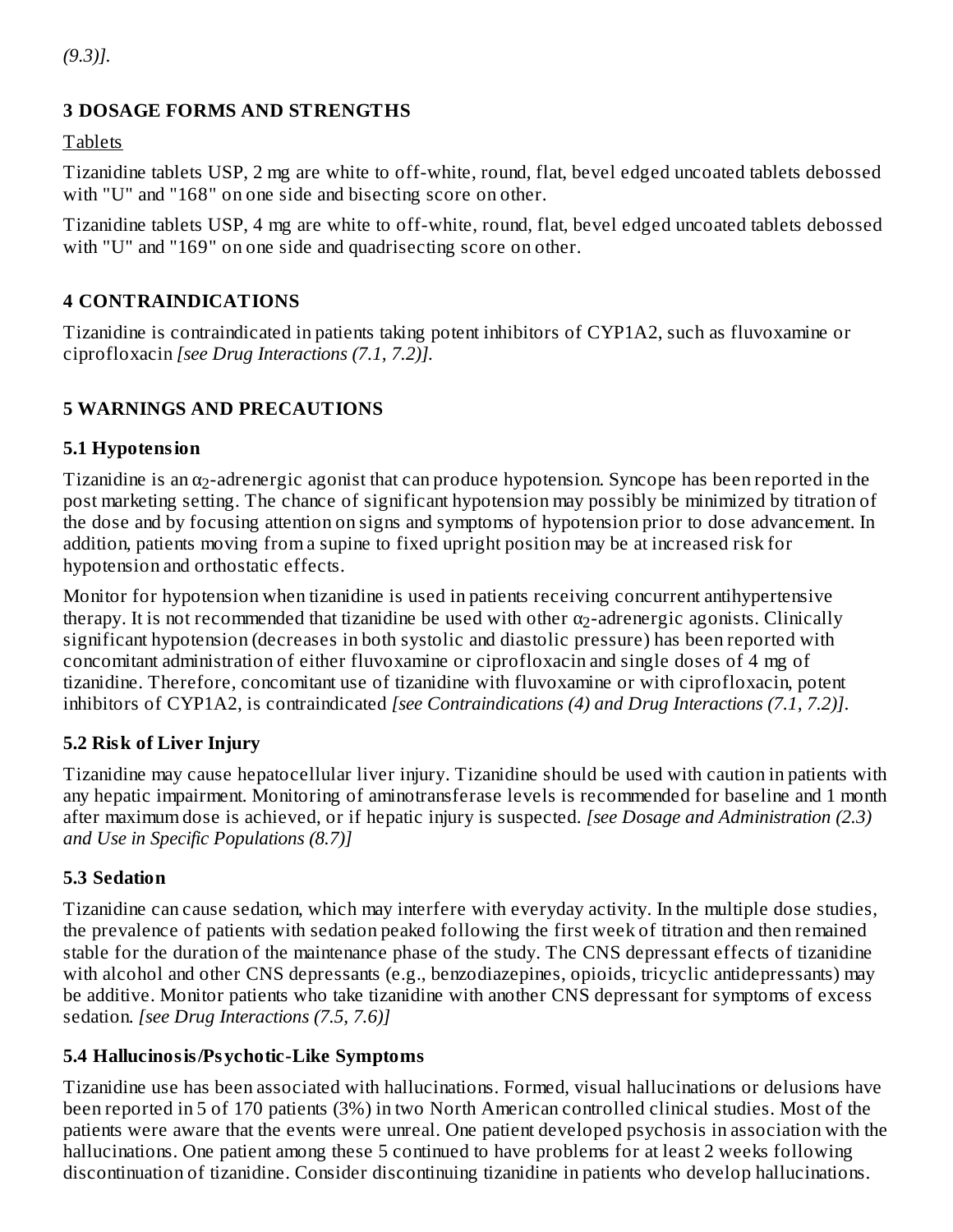# **5.5 Interaction with CYP1A2 Inhibitors**

Because of potential drug interactions, tizanidine is contraindicated in patients taking potent CYP1A2 inhibitors, such as fluvoxamine or ciprofloxacin. Adverse reactions such as hypotension, bradycardia, or excessive drowsiness can occur when tizanidine is taken with other CYP1A2 inhibitors, such as zileuton, fluoroquinolones other than ciprofloxacin (which is contraindicated), antiarrythmics (amiodarone, mexiletine, propafenone), cimetidine, famotidine, oral contraceptives, acyclovir, and ticlopidine ). Concomitant use should be avoided unless the necessity for tizanidine therapy is clinically evident. In such a case, use with caution. *[see Drug Interactions (7.3) and Clinical Pharmacology (12.3)]*

# **5.6 Hypers ensitivity Reactions**

Tizanidine can cause anaphylaxis. Signs and symptoms including respiratory compromise, urticaria, and angioedema of the throat and tongue have been reported. Patients should be informed of the signs and symptoms of severe allergic reactions and instructed to discontinue tizanidine and seek immediate medical care should these signs and symptoms occur. *[see Contraindications (4)]*

# **5.7 Increas ed Risk of Advers e Reactions in Patients with Renal Impairment**

Tizanidine should be used with caution in patients with renal insufficiency (creatinine clearance < 25 mL/min), as clearance is reduced by more than 50%. In these patients, during titration, the individual doses should be reduced. If higher doses are required, individual doses rather than dosing frequency should be increased. These patients should be monitored closely for the onset or increase in severity of the common adverse events (dry mouth, somnolence, asthenia and dizziness) as indicators of potential overdose. *[see Dosage and Administration (2.2) and Use in Specific Populations (8.6)]*

# **5.8 Withdrawal Advers e Reactions**

Withdrawal adverse reactions include rebound hypertension, tachycardia, and hypertonia. To minimize the risk of these reactions, particularly in patients who have been receiving high doses (20 to 28 mg daily) for long periods of time (9 weeks or more) or who may be on concomitant treatment with narcotics, the dose should be decreased slowly (2 to 4 mg per day). *[see Dosage and Administration (2.2)]*

# **6 ADVERSE REACTIONS**

The following adverse reactions are described elsewhere in other sections of the prescribing information:

- Hypotension *[see Warnings and Precautions (5.1)]*
- Liver Injury *[see Warnings and Precautions (5.2)]*
- Sedation *[see Warnings and Precautions (5.3)]*
- Hallucinosis/Psychotic-Like Symptoms *[see Warnings and Precautions (5.4)]*
- Hypersensitivity Reactions *[see Warnings and Precautions (5.6)]*

# **6.1 Clinical Trials Experience**

Because clinical studies are conducted under widely varying conditions, adverse reaction rates observed in the clinical studies of a drug cannot be directly compared to rates in the clinical studies of another drug and may not reflect the rates observed in clinical practice.

Three double-blind, randomized, placebo controlled -clinical studies were conducted to evaluate the effect of tizanidine on spasticity control. Two studies were conducted in patients with multiple sclerosis and one in patients with spinal cord injury. Each study had a 13-week active treatment period which included a 3-week titration phase to the maximum tolerated dose up to 36 mg/day in three divided doses, a 9-week plateau phase where the dose of tizanidine was held constant and a 1-week dose tapering. In all, 264 patients received tizanidine and 261 patients received placebo. Across the three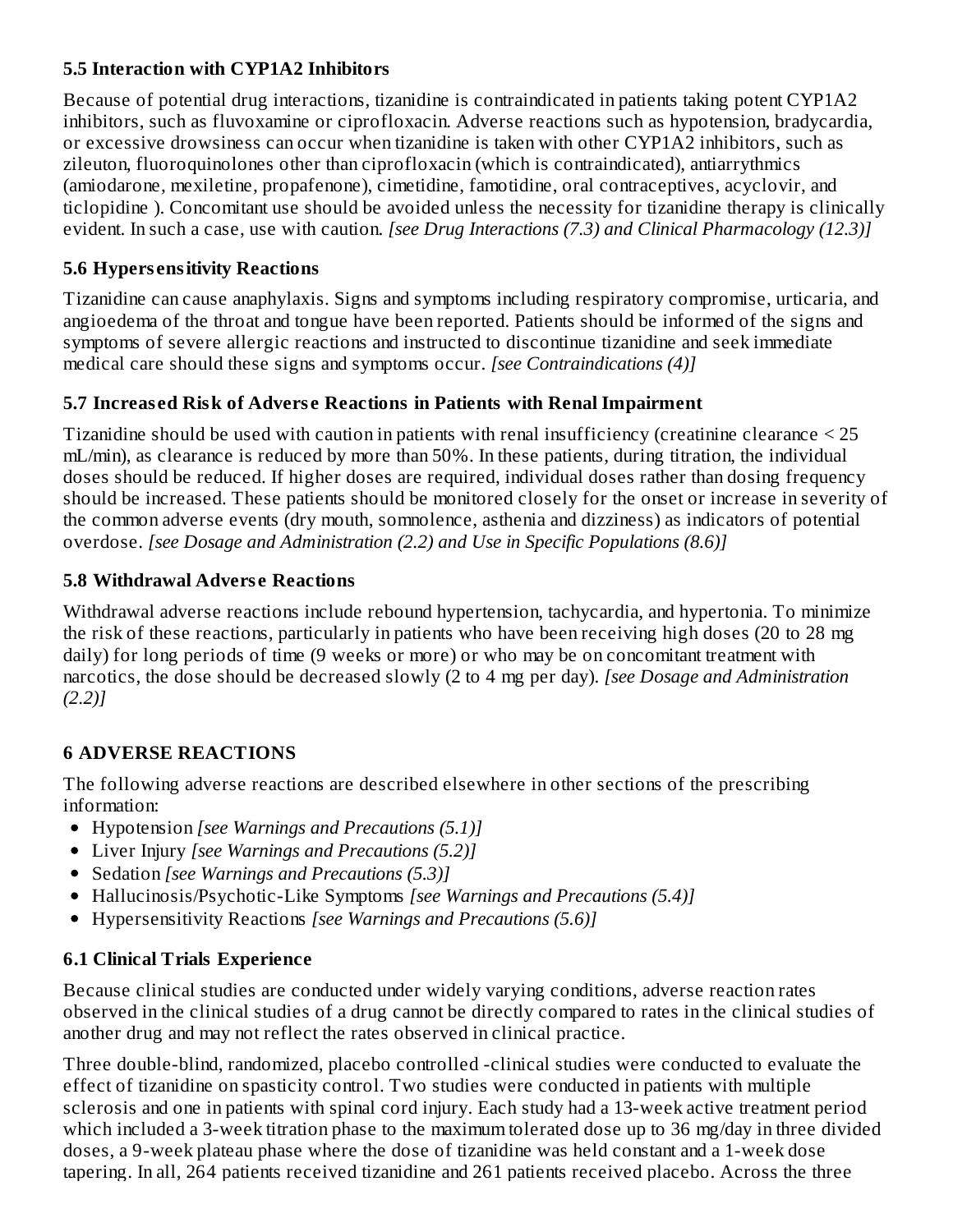studies patient ages ranged from 15–69 years and 51.4 percent were women. The median dose during the plateau phase ranged from 20–28 mg/day.

The most frequent adverse reactions reported in multiple dose, placebo-controlled clinical studies involving 264 patients with spasticity were dry mouth, somnolence/sedation, asthenia (weakness, fatigue and/or tiredness) and dizziness. Three-quarters of the patients rated the events as mild to moderate and one-quarter of the patients rated the events as being severe. These events appeared to be dose related.

Table 1 lists signs and symptoms that were reported in greater than 2% of patients in three multiple dose, placebo-controlled studies who received tizanidine where the frequency in the tizanidine group was greater than the placebo group. For comparison purposes, the corresponding frequency of the event (per 100 patients) among placebo treated patients is also provided.

|                            | <b>Placebo</b><br>$N = 261$ | <b>Tizanidine Tablet</b><br>$N = 264$ |
|----------------------------|-----------------------------|---------------------------------------|
| Event                      | $\%$                        | $\%$                                  |
| Dry mouth                  | 10                          | 49                                    |
| Somnolence                 | 10                          | 48                                    |
| Asthenia*                  | 16                          | 41                                    |
| <b>Dizziness</b>           | 4                           | 16                                    |
| UTI                        | 7                           | 10                                    |
| Infection                  | 5                           | 6                                     |
| Constipation               |                             | $\overline{\mathcal{A}}$              |
| Liver test abnormality     | $\overline{2}$              | 6                                     |
| Vomiting                   | 0                           | 3                                     |
| Speech disorder            | $\overline{0}$              | 3                                     |
| Amblyopia (blurred vision) | <1                          | 3                                     |
| Urinary frequency          | $\overline{2}$              | 3                                     |
| Flu symptom                | $\overline{2}$              | 3                                     |
| Dyskinesia                 | $\boldsymbol{0}$            | 3                                     |
| Nervousness                | $\leq$ 1                    | 3                                     |
| Pharyngitis                | 1                           | 3                                     |
| Rhinitis                   | $\overline{2}$              | 3                                     |

#### **Table 1: Multiple Dos e, Placebo-Controlled Studies—Frequent (>2%) Advers e Reactions Reported for Which Tizanidine Tablets Incidence is Greater than Placebo**

\*(weakness, fatigue, and/or tiredness)

In the single dose, placebo-controlled study involving 142 patients with spasticity due to multiple sclerosis (Study 1) *[see Clinical Studies (14)]*, the patients were specifically asked if they had experienced any of the four most common adverse reactions: dry mouth, somnolence (drowsiness), asthenia (weakness, fatigue and/or tiredness) and dizziness. In addition, hypotension and bradycardia were observed. The occurrence of these reactions is summarized in Table 2. Other events were, in general, reported at a rate of 2% or less.

|            | Placebo<br>$N = 48$ | $N = 45$ | Tizanidine Tablet, 8 mg, Tizanidine Tablet, 16 mg,<br>$N = 49$ |  |
|------------|---------------------|----------|----------------------------------------------------------------|--|
| Event      | $\frac{0}{0}$       | $\%$     | $\frac{0}{0}$                                                  |  |
| Somnolence |                     | 78       |                                                                |  |
| Dry mouth  | 35                  | 76       | 88                                                             |  |

## **Table 2: Single Dos e, Placebo-Controlled Study—Common Advers e Reactions Reported**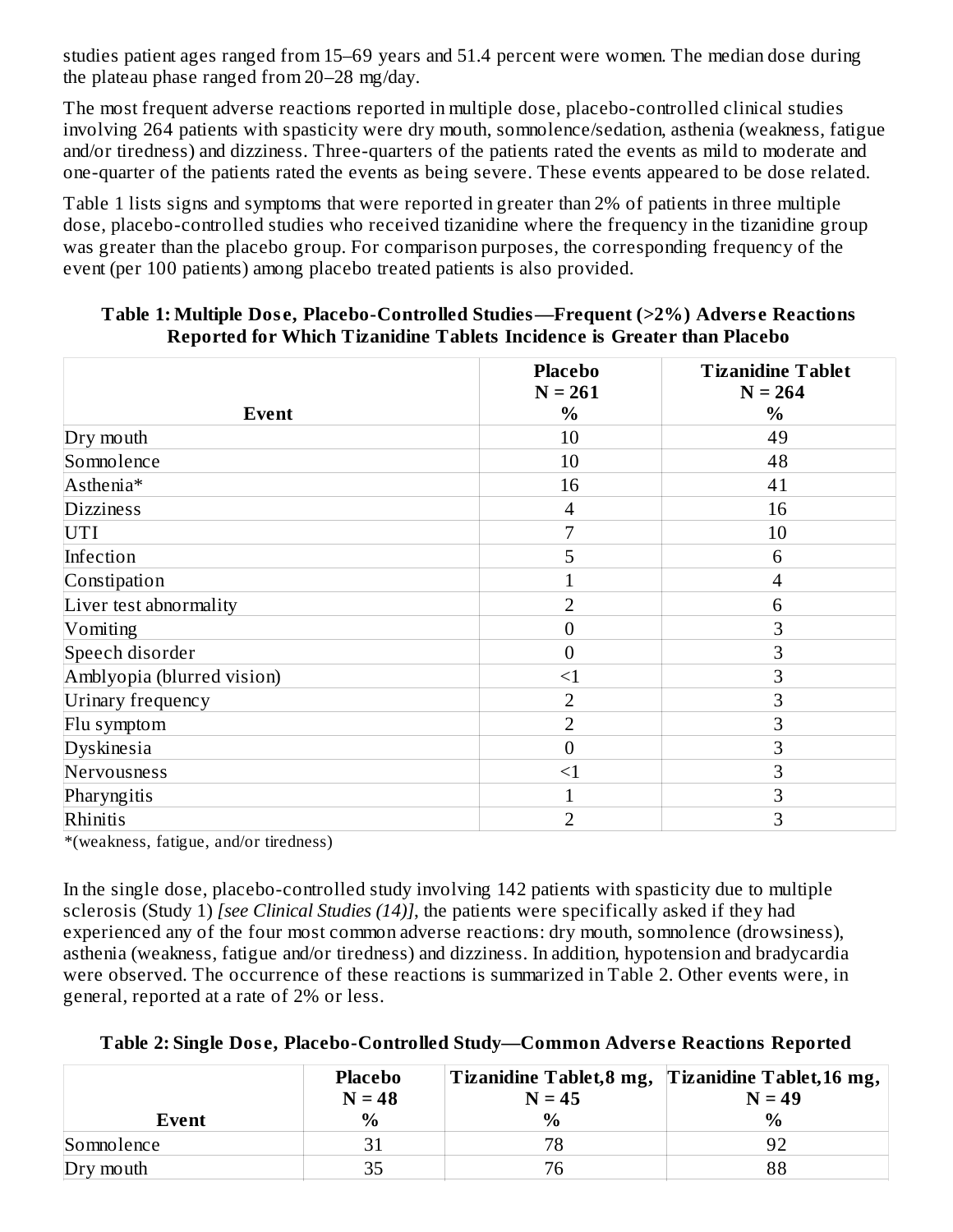| Asthenia*        | 4U | $\sim$ $-$ | 70 |
|------------------|----|------------|----|
| <b>Dizziness</b> |    |            |    |
| Hypotension      |    |            | ◡  |
| Bradycardia      |    |            |    |

\*(weakness, fatigue, and/or tiredness)

# **6.2 Postmarketing Experience**

The following adverse reactions have been identified during post approval use of tizanidine. Because these reactions are reported voluntarily from a population of uncertain size, it is not always possible to reliably estimate their frequency or establish a causal relationship to drug exposure.

Certain events, such as somnolence, dry mouth, hypotension, decreased blood pressure, bradycardia, dizziness, weakness or asthenia, muscle spasms, hallucinations, fatigue, liver function test abnormality and hepatotoxicity, have been observed in post marketing and clinical trials and are discussed in previous sections of this document.

The following adverse reactions have been identified as occurring in the post marketing experience of tizanidine. Based on the information provided regarding these reactions, a causal relationship with tizanidine cannot be entirely excluded. The events are listed in order of decreasing clinical significance; severity in the post marketing setting is not reported.

- Stevens Johnson Syndrome
- Anaphylactic Reaction
- Exfoliative Dermatitis
- Ventricular Tachycardia
- Hepatitis
- Convulsion
- Depression
- Arthralgia
- Paresthesia
- $\bullet$  Rash
- Tremor

## **7 DRUG INTERACTIONS**

## **7.1 Fluvoxamine**

Concomitant use of fluvoxamine and tizanidine is contraindicated. Changes in pharmacokinetics of tizanidine when administered with fluvoxamine resulted in significantly decreased blood pressure, increased drowsiness, and increased psychomotor impairment. *[see Contraindications (4) and Clinical Pharmacology (12.3)]*

# **7.2 Ciprofloxacin**

Concomitant use of ciprofoxacin and tizanidine is contraindicated. Changes in pharmacokinetics of tizanidine when administered with ciprofloxacin resulted in significantly decreased blood pressure, increased drowsiness, and increased psychomotor impairment *[see Contraindications (4) and Clinical Pharmacology (12.3)]*

## **7.3 CYP1A2 Inhibitors other than Fluvoxamine and Ciprofloxacin**

Because of potential drug interactions, concomitant use of tizanidine with other CYP1A2 inhibitors, such as zileuton, fluoroquinolones other than strong CYP1A2 inhibitors (which are contraindicated), antiarrythmics (amiodarone, mexiletine, propafenone, and verapamil), cimetidine, famotidine, oral contraceptives, acyclovir, and ticlopidine) should be avoided. If their use is clinically necessary,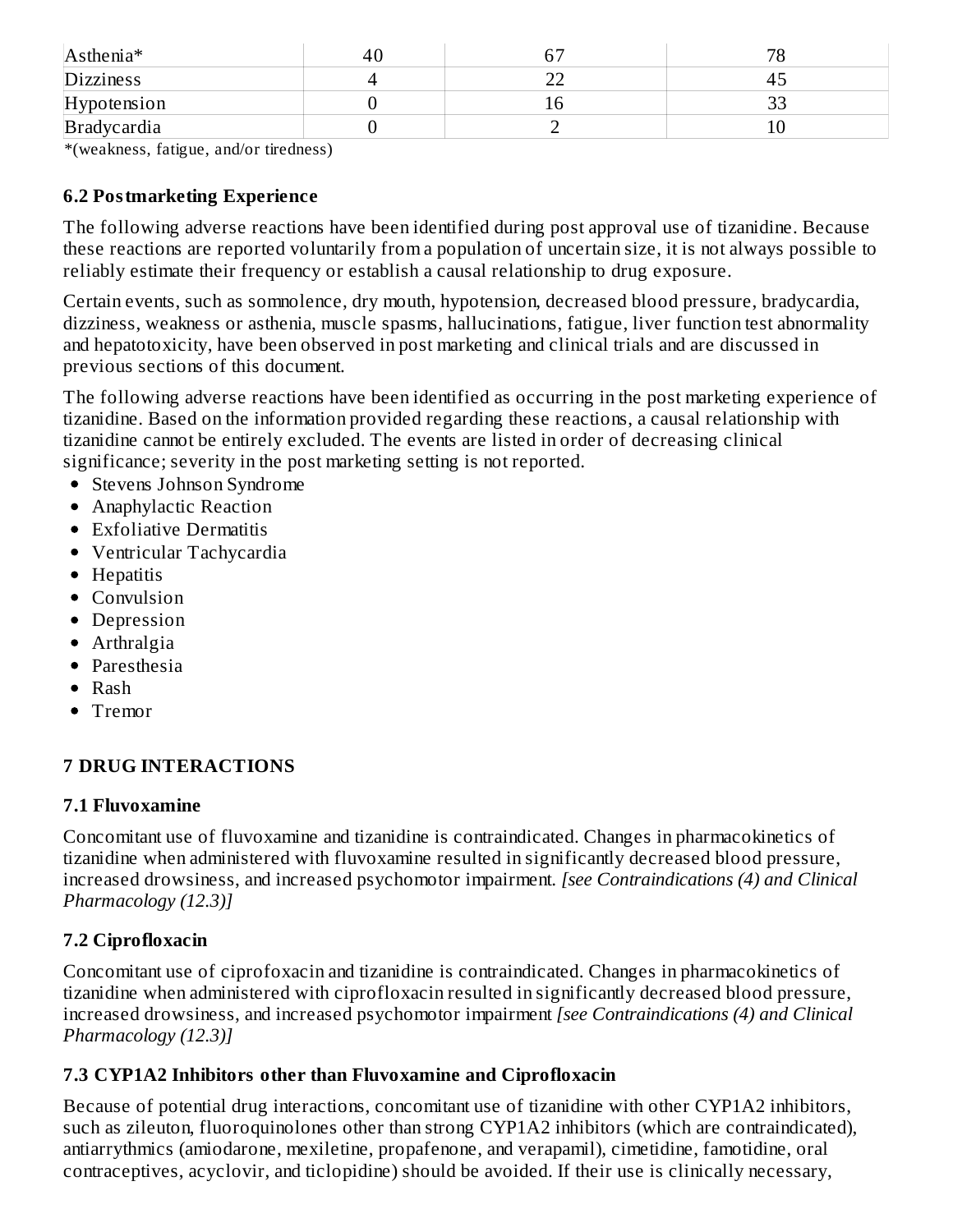therapy should be initiated with 2 mg dose and increased in 2–4 mg steps daily based on patient response to therapy. If adverse reactions such as hypotension, bradycardia, or excessive drowsiness occur, reduce or discontinue tizanidine therapy. *[see Warnings and Precautions (5.5) and Clinical Pharmacology (12.3)]*

# **7.4 Oral Contraceptives**

Concomitant use of tizanidine with oral contraceptives is not recommended. However, if concomitant use is clinically necessary, initiate tizanidine with a single 2 mg dose and increase in 2–4 mg steps daily based on patient response to therapy. If adverse reactions such as hypotension, bradycardia, or excessive drowsiness occur, reduce or discontinue tizanidine therapy. *[see Clinical Pharmacology (12.3)]*

# **7.5 Alcohol**

Alcohol increases the overall amount of drug in the bloodstream after a dose of tizanidine. This was associated with an increase in adverse reactions of tizanidine. The CNS depressant effects of tizanidine and alcohol are additive. *[see Clinical Pharmacology (12.3)]*

# **7.6 Other CNS Depressants**

The sedative effects of tizanidine with CNS depressants (e.g., benzodiazepines, opioids, tricyclic antidepressants) may be additive. Monitor patients who take tizanidine with another CNS depressant for symptoms of excess sedation. *[see Clinical Pharmacology (12.3)]*

# **7.7 a2-adrenergic agonists**

Because hypotensive effects may be cumulative, it is not recommended that tizanidine be used with **other α<sub>2</sub>-adrenergic agonists.** *[see Warnings and Precautions (5.1)]* 

# **8 USE IN SPECIFIC POPULATIONS**

## **8.1 Pregnancy**

# **Pregnancy Category C**

Tizanidine has not been studied in pregnant women. Tizanidine should be given to pregnant women only if the benefit outweighs the risk to the unborn fetus. Reproduction studies performed in rats at a dose of 3 mg/kg, equal to the maximum recommended human dose on a mg/m<sup>2</sup> basis, and in rabbits at 30 mg/kg, 16 times the maximum recommended human dose on a mg/m<sup>2</sup> basis, did not show evidence of teratogenicity. Tizanidine at doses that are equal to and up to 8 times the maximum recommended human dose on a mg/m<sup>2</sup> basis increased gestation duration in rats. Prenatal and postnatal pup loss was increased and developmental retardation occurred. Post-implantation loss was increased in rabbits at doses of 1 mg/kg or greater, equal to or greater than 0.5 times the maximum recommended human dose on a mg/m<sup>2</sup> basis.

# **8.3 Nursing mothers**

It is not known whether this drug is excreted in human milk. Because many drugs are excreted in human milk, caution should be exercised when tizanidine is administered to a nursing woman.

# **8.4 Pediatric us e**

Safety and effectiveness in pediatric patients have not been established.

# **8.5 Geriatric us e**

Tizanidine is known to be substantially excreted by the kidney, and the risk of adverse reactions to this drug may be greater in patients with impaired renal function. Because elderly patients are more likely to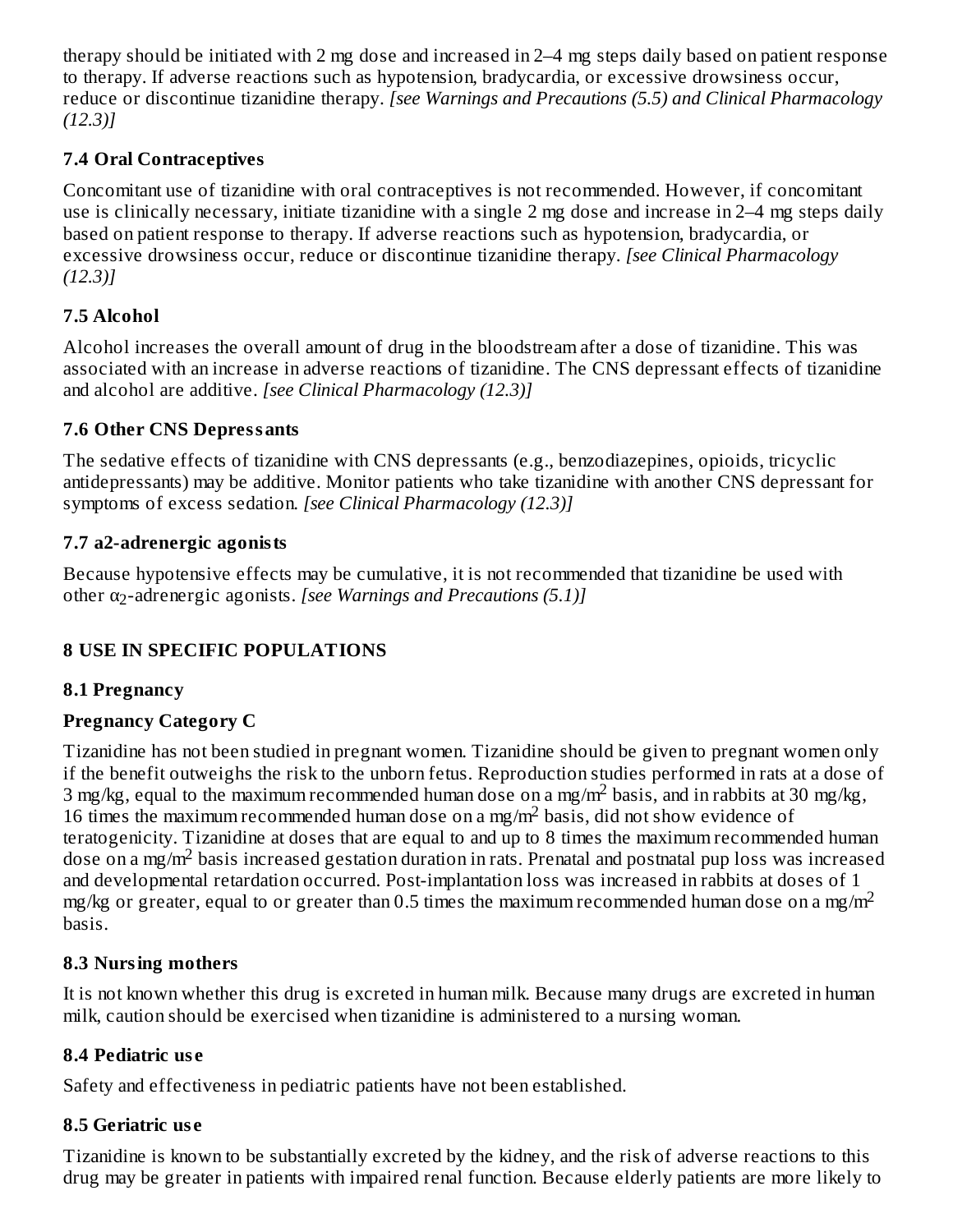have decreased renal function, care should be taken in dose selection, and it may be useful to monitor renal function. Clinical studies of tizanidine did not include sufficient numbers of subjects aged 65 and over to determine whether they respond differently than younger subjects. Cross-study comparison of pharmacokinetic data following single dose administration of 6 mg tizanidine showed that younger subjects cleared the drug four times faster than the elderly subjects. In elderly patients with renal insufficiency (creatinine clearance <25 mL/min), tizanidine clearance is reduced by more than 50% compared to healthy elderly subjects; this would be expected to lead to a longer duration of clinical effect. During titration, the individual doses should be reduced. If higher doses are required, individual doses rather than dosing frequency should be increased. Monitor elderly patients because they may have an increased risk for adverse reactions associated with tizanidine.

# **8.6 Impaired Renal Function**

Tizanidine is known to be substantially excreted by the kidney, and the risk of adverse reactions to this drug may be greater in patients with impaired renal function. In patients with renal insufficiency (creatinine clearance < 25 mL/min) clearance was reduced by more than 50%. In these patients, during titration, the individual doses should be reduced. If higher doses are required, individual doses rather than dosing frequency should be increased. These patients should be monitored closely for the onset or increase in severity of the common adverse events (dry mouth, somnolence, asthenia and dizziness) as indicators of potential overdose. *[see Dosage and Administration (2.2), Warnings and Precautions (5.7) and Clinical Pharmacology (12.3)]*

# **8.7 Impaired Hepatic Function**

The influence of hepatic impairment on the pharmacokinetics of tizanidine has not been evaluated. Because tizanidine is extensively metabolized in the liver, hepatic impairment would be expected to have significant effects on pharmacokinetics of tizanidine. *[see Dosing and Administration (2.3), Warnings and Precautions (5.2), and Clinical Pharmacology (12.3)].*

# **9 DRUG ABUSE AND DEPENDENCE**

## **9.2 Abus e**

Abuse potential was not evaluated in human studies. Rats were able to distinguish tizanidine from saline in a standard discrimination paradigm, after training, but failed to generalize the effects of morphine, cocaine, diazepam, or phenobarbital to tizanidine.

# **9.3 Dependence**

Tizanidine is closely related to clonidine, which is often abused in combination with narcotics and is known to cause symptoms of rebound upon abrupt withdrawal. Three cases of rebound symptoms on sudden withdrawal of tizanidine have been reported. The case reports suggest that these patients were also misusing narcotics. Withdrawal symptoms included hypertension, tachycardia, hypertonia, tremor, and anxiety. Withdrawal symptoms are more likely to occur in cases where high doses are used, especially for prolonged periods, or with concomitant use of narcotics. If therapy needs to be discontinued, the dose should be decreased slowly to minimize the risk of withdrawal symptoms *[see Dosage and Administration (2.2)].*

Monkeys were shown to self-administer tizanidine in a dose-dependent manner, and abrupt cessation of tizanidine produced transient signs of withdrawal at doses > 35 times the maximum recommended human dose on a mg/m<sup>2</sup> basis. These transient withdrawal signs (increased locomotion, body twitching, and aversive behavior toward the observer) were not reversed by naloxone administration.

# **10 OVERDOSAGE**

A review of the safety surveillance database revealed cases of intentional and accidental tizanidine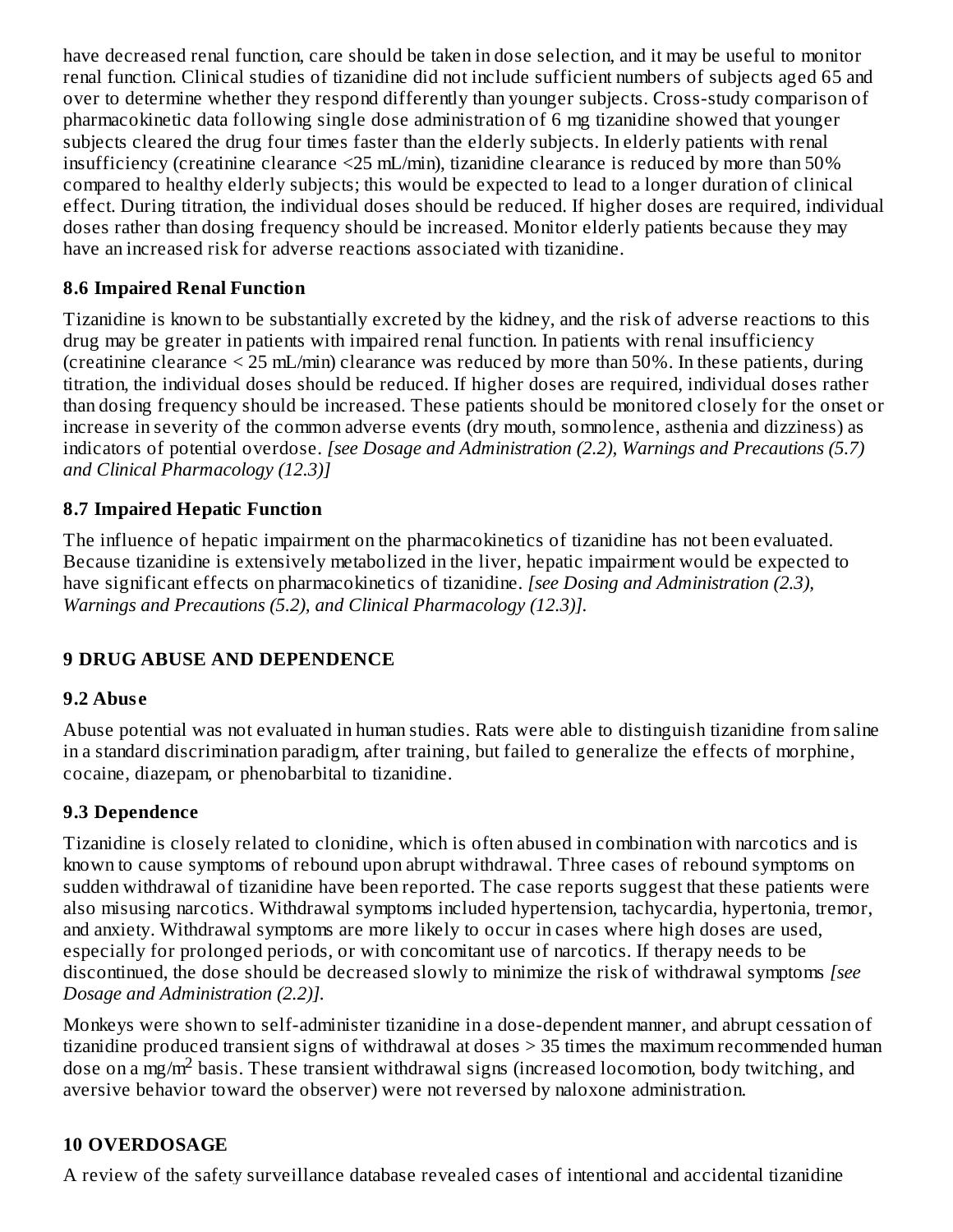overdose. Some of the cases resulted in fatality and many of the intentional overdoses were with multiple drugs including CNS depressants. The clinical manifestations of tizanidine overdose were consistent with its known pharmacology. In the majority of cases a decrease in sensorium was observed including lethargy, somnolence, confusion and coma. Depressed cardiac function is also observed including most often bradycardia and hypotension. Respiratory depression is another common feature of tizanidine overdose.

Should overdose occur, basic steps to ensure the adequacy of an airway and the monitoring of cardiovascular and respiratory systems should be undertaken. Tizanidine is a lipid-soluble drug, which is only slightly soluble in water and methanol. Therefore, dialysis is not likely to be an efficient method of removing drug from the body. In general, symptoms resolve within one to three days following discontinuation of tizanidine and administration of appropriate therapy. Due to the similar mechanism of action, symptoms and management of tizanidine overdose are similar to that following clonidine overdose. For the most recent information concerning the management of overdose, contact a poison control center.

# **11 DESCRIPTION**

Tizanidine hydrochloride is a central alpha $_2$ -adrenergic agonist. Tizanidine hydrochloride, USP is a white to off-white, fine crystalline powder, which is odorless or with a faint characteristic odor. Tizanidine is slightly soluble in water and methanol; solubility in water decreases as the pH increases. Its chemical name is 5-chloro-4-(2-imidazolin-2-ylamino)-2,1,3-benzothiadiazole monohydrochloride. Tizanidine's molecular formula is  $\rm{C_9H_8CIN_5S-HCl}$ , its molecular weight is 290.2 and its structural formula is:



Tizanidine tablets, USP are supplied as 2 mg and 4 mg tablets for oral administration. Tizanidine tablets, USP contain the active ingredient, tizanidine hydrochloride (2.288 mg equivalent to 2 mg tizanidine base and 4.576 mg equivalent to 4 mg tizanidine base), and the inactive ingredients, colloidal silicon dioxide, stearic acid, microcrystalline cellulose and anhydrous lactose.

## **12 CLINICAL PHARMACOLOGY**

## **12.1 Mechanism of action**

Tizanidine is a central alpha-2-adrenergic receptor agonist and presumably reduces spasticity by increasing presynaptic inhibition of motor neurons. The effects of tizanidine are greatest on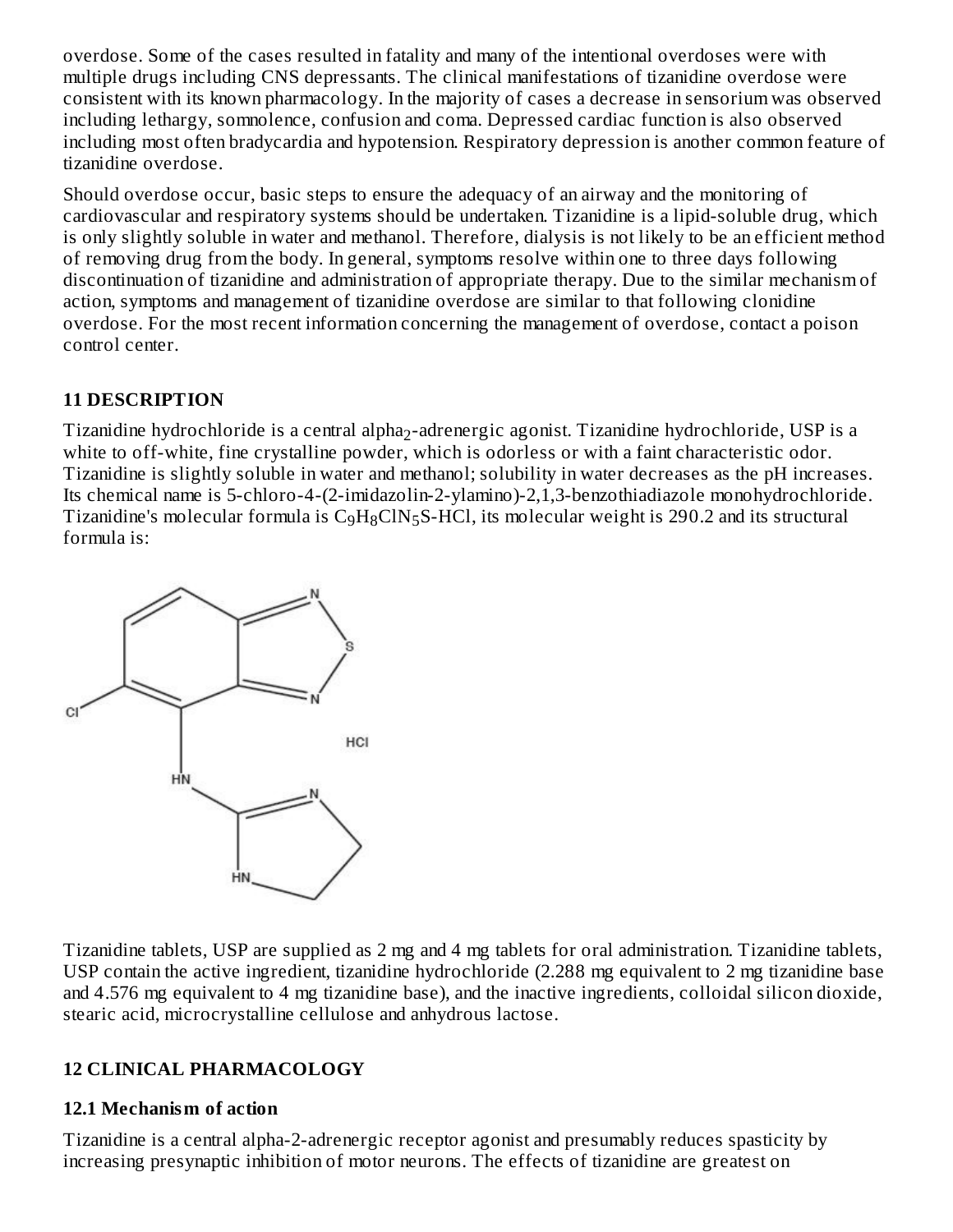polysynaptic pathways. The overall effect of these actions is thought to reduce facilitation of spinal motor neurons.

# **12.3 Pharmacokinetics**

# Absorption and Distribution

Following oral administration, tizanidine is essentially completely absorbed. The absolute oral bioavailability of tizanidine is approximately  $40\%$  (CV = 24%), due to extensive first-pass hepatic metabolism. Tizanidine is extensively distributed throughout the body with a mean steady state volume of distribution of 2.4 L/kg (CV = 21%) following intravenous administration in healthy adult volunteers. Tizanidine is approximately 30% bound to plasma proteins.

Differences between tizanidine capsules and tizanidine tablets

Tizanidine capsules and tizanidine tablets are bioequivalent to each other under fasting conditions, but not under fed conditions. A single dose of either two 4 mg tablets or two 4 mg capsules was administered under fed and fasting conditions in an open label, four period, randomized crossover study in 96 human volunteers, of whom 81 were eligible for the statistical analysis. Following oral administration of either the tablet or capsule (in the fasted state), peak plasma concentrations of tizanidine occurred 1.0 hours after dosing with a half-life of approximately 2 hours. When two 4 mg tablets were administered with food, the mean maximal plasma concentration was increased by approximately 30%, and the median time to peak plasma concentration was increased by 25 minutes, to 1 hour and 25 minutes. In contrast, when two 4 mg capsules were administered with food, the mean maximal plasma concentration was decreased by 20%, the median time to peak plasma concentration was increased 2 to 3 hours. Consequently, the mean  $\mathsf{C}_{\max}$  for the capsule when administered with food is approximately 66% the  $\mathsf{C}_{\max}$  for the tablet when administered with food.

Food also increased the extent of absorption for both the tablets and capsules. The increase with the tablet ( $\sim$ 30%) was significantly greater than with the capsule ( $\sim$ 10%). Consequently when each was administered with food, the amount absorbed from the capsule was about 80% of the amount absorbed from the tablet. Administration of the capsule contents sprinkled on applesauce was not bioequivalent to administration of an intact capsule under fasting conditions. Administration of the capsule contents on applesauce resulted in a 15%–20% increase in  $\rm{C_{max}}$  and  $\rm{AUC}$  of tizanidine and a 15 minute decrease in the median lag time and time to peak concentration compared to administration of an intact capsule while fasting.

# **Figure 1: Mean Tizanidine Concentration vs. Time Profiles For Tizanidine Tablets and Capsules (2 × 4 mg) Under Fasted and Fed Conditions**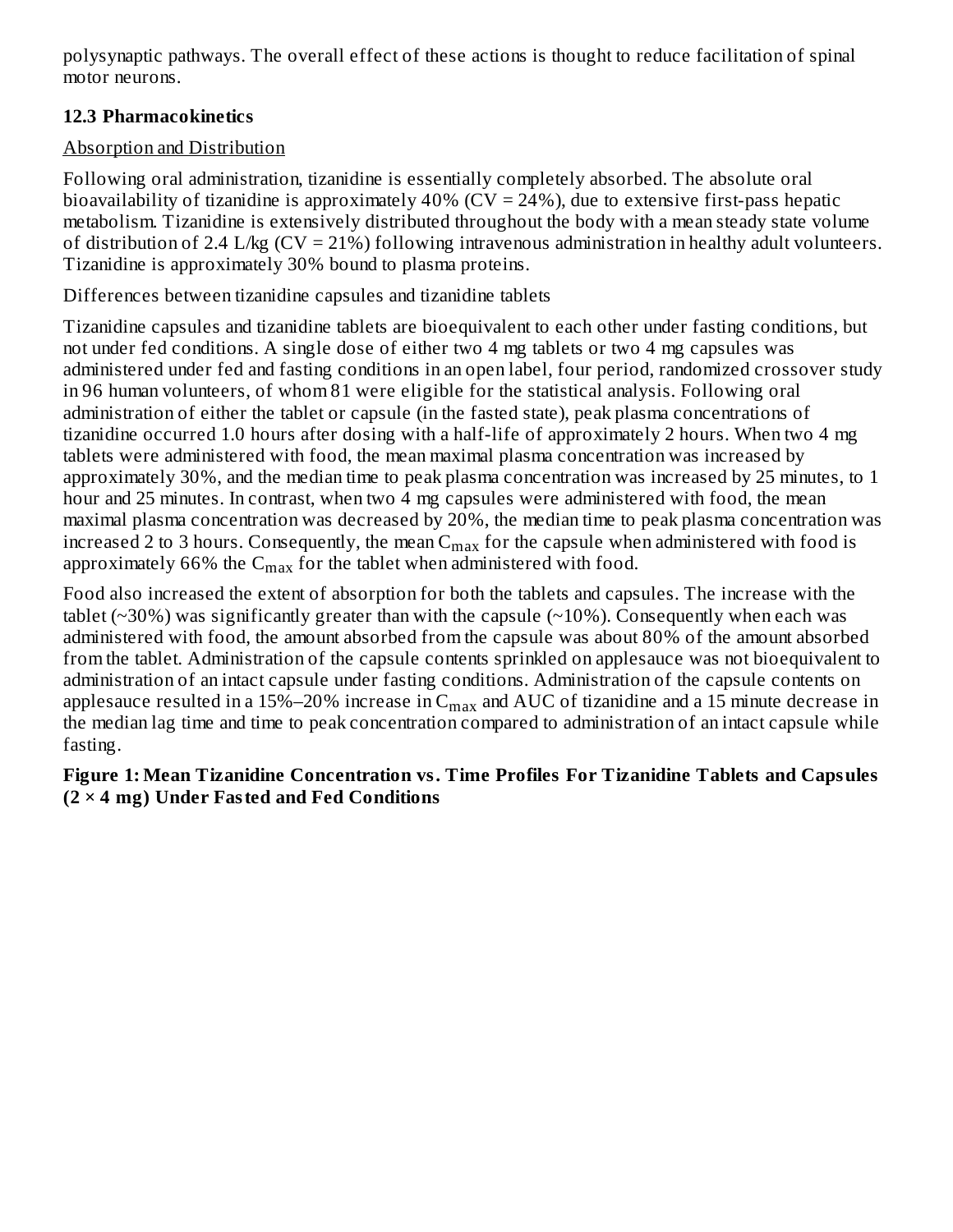

#### Metabolism and Excretion

Tizanidine has linear pharmacokinetics over the doses studied in clinical development (1–20 mg). Tizanidine has a half-life of approximately 2.5 hours (CV=33%). Approximately 95% of an administered dose is metabolized. The primary cytochrome P450 isoenzyme involved in tizanidine metabolism is CYP1A2. Tizanidine metabolites are not known to be active; their half-lives range from 20 to 40 hours.

Following single and multiple oral dosing of  $^{14}$ C-tizanidine, an average of 60% and 20% of total radioactivity was recovered in the urine and feces, respectively.

#### Special Populations

## *Age Effects*

No specific pharmacokinetic study was conducted to investigate age effects. Cross study comparison of pharmacokinetic data following single dose administration of 6 mg tizanidine showed that younger subjects cleared the drug four times faster than the elderly subjects. Tizanidine has not been evaluated in children. *[see Use in Specific Populations (8.4, 8.5)]*

## *Hepatic Impairment*

The influence of hepatic impairment on the pharmacokinetics of tizanidine has not been evaluated. Because tizanidine is extensively metabolized in the liver, hepatic impairment would be expected to have significant effects on pharmacokinetics of tizanidine. Tizanidine is not recommended in this patient population *[see Use in Specific Populations (8.7)]*

## *Renal Impairment*

Tizanidine clearance is reduced by more than 50% in elderly patients with renal insufficiency (creatinine clearance < 25 mL/min) compared to healthy elderly subjects; this would be expected to lead to a longer duration of clinical effect. Tizanidine should be used with caution in renally impaired patients *[see Warnings and Precautions (5.7) and Use in Specific Populations (8.6)].*

## *Gender Effects*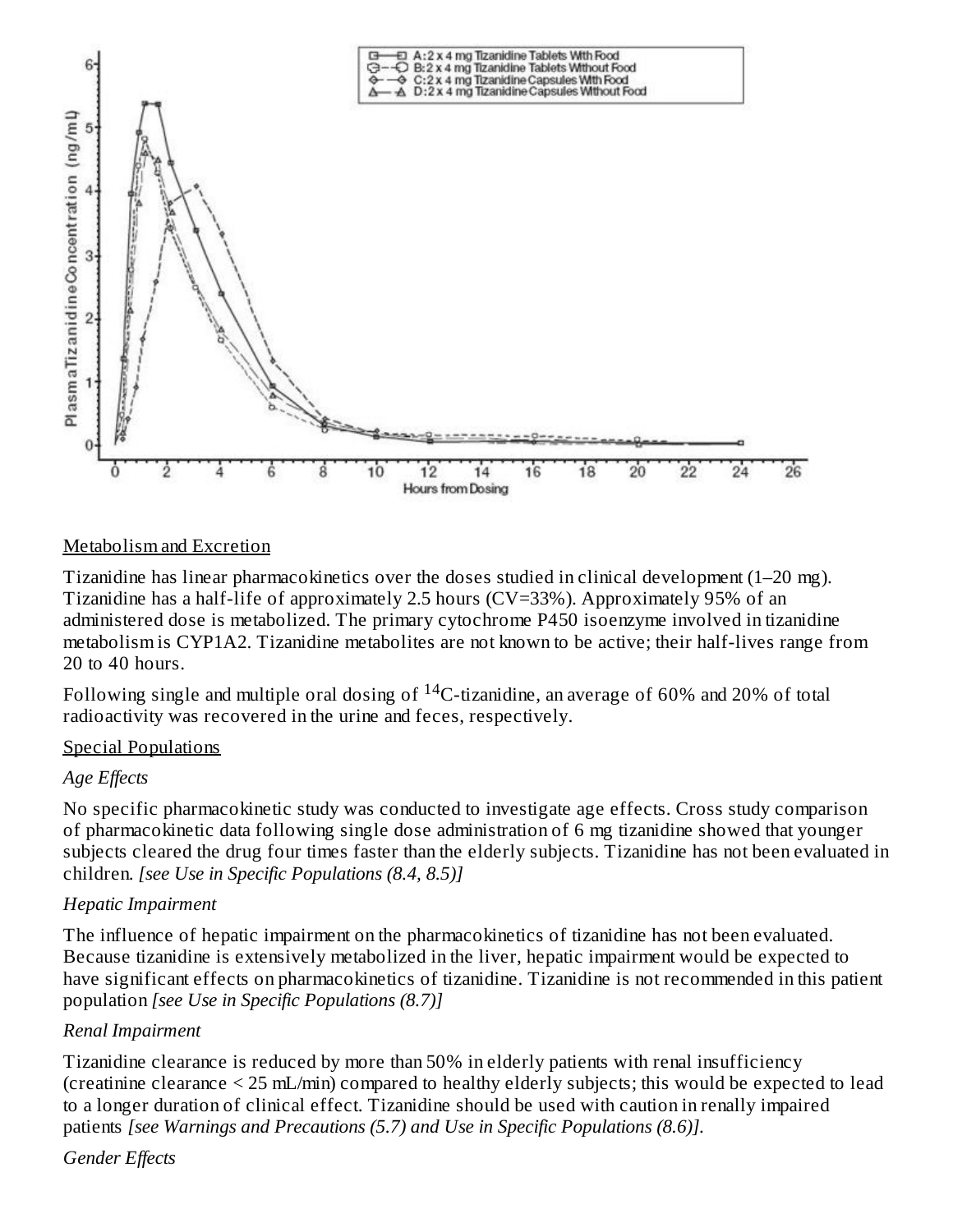No specific pharmacokinetic study was conducted to investigate gender effects. Retrospective analysis of pharmacokinetic data, however, following single and multiple dose administration of 4 mg tizanidine showed that gender had no effect on the pharmacokinetics of tizanidine.

# *Race Effects*

Pharmacokinetic differences due to race have not been studied.

# **Drug Interactions**

# CYP1A2 Inhibitors

The interaction between tizanidine and either fluvoxamine or ciprofloxacin is most likely due to inhibition of CYP1A2 by fluvoxamine or ciprofloxacin. The effect of fluvoxamine on the pharmacokinetics of a single 4 mg dose of tizanidine was studied in 10 healthy subjects. The  $\mathsf{C}_{\max},$ AUC, and half-life of tizanidine increased by 12- fold, 33-fold, and 3-fold, respectively. The effect of ciprofloxacin on the pharmacokinetics of a single 4 mg dose of tizanidine was studied in 10 healthy subjects. The C<sub>max</sub> and AUC of tizanidine increased by 7-fold and 10-fold, respectively. *[see Contraindications (4)]*

Although there have been no clinical studies evaluating the effects of other CYP1A2 inhibitors on tizanidine, other CYP1A2 inhibitors, such as zileuton, other fluoroquinolones, antiarrythmics (amiodarone, mexiletine, propafenone and verapamil), cimetidine, famotidine oral contraceptives, acyclovir and ticlopidine, may also lead to substantial increases in tizanidine blood concentrations *[see Warnings and Precautions (5.5)]*.

In vitro studies of cytochrome P450 isoenzymes using human liver microsomes indicate that neither tizanidine nor the major metabolites are likely to affect the metabolism of other drugs metabolized by cytochrome P450 isoenzymes.

# Oral Contraceptives

No specific pharmacokinetic study was conducted to investigate interaction between oral contraceptives and tizanidine. Retrospective analysis of population pharmacokinetic data following single and multiple dose administration of 4 mg tizanidine, however, showed that women concurrently taking oral contraceptives had 50% lower clearance of tizanidine compared to women not on oral contraceptives *[see Warnings and Precautions (5.5)].*

## Acetaminophen

Tizanidine delayed the  $\rm T_{max}$  of acetaminophen by 16 minutes. Acetaminophen did not affect the pharmacokinetics of tizanidine.

# Alcohol

Alcohol increased the AUC of tizanidine by approximately 20%, while also increasing its  $\rm{C_{max}}$  by approximately 15%. This was associated with an increase in side effects of tizanidine. The CNS depressant effects of tizanidine and alcohol are additive.

# **13 NONCLINICAL TOXICOLOGY**

# **13.1 Carcinogenesis, mutagenesis, impairment of fertility**

# **Carcinogenesis**

Tizanidine was administered to mice for 78 weeks at oral doses up to 16 mg/kg/day, which is 2 times the maximum recommended human dose (MRHD) on a mg/m<sup>2</sup> basis. Tizanidine was administered to rats for 104 weeks at oral doses up to 9 mg/kg/day, which is 2.5 times the MRHD on a mg/m<sup>2</sup> basis. There was no increase in tumors in either species.

#### **Mutagenesis**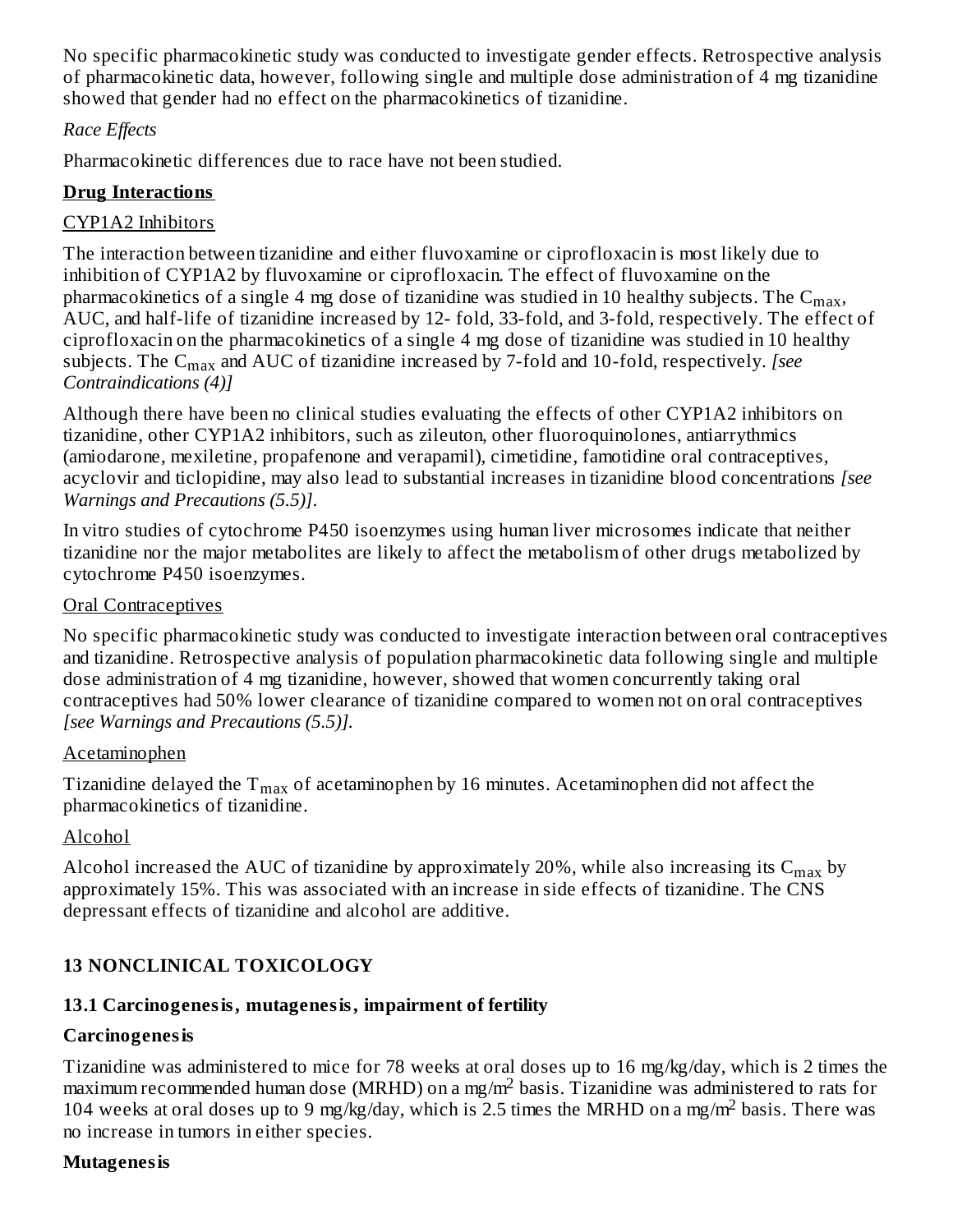Tizanidine was negative in *in vitro* (bacterial reverse mutation [Ames], mammalian gene mutation, and chromosomal aberration test in mammalian cells) and *in vivo* (bone marrow micronucleus, and cytogenetics) assay.

# **Impairment of fertility**

Oral administration of tizanidine resulted in reduced fertility in male and female rats following doses of 30 and 10 mg/kg/day, respectively. No effect on fertility was observed at doses of 10 (male) and 3 (female) mg/kg/day, which are approximately 8 and 3 times, respectively, the MRHD on a mg/m<sup>2</sup> basis).

# **14 CLINICAL STUDIES**

Tizanidine's capacity to reduce increased muscle tone associated with spasticity was demonstrated in two adequate and well controlled studies in patients with multiple sclerosis or spinal cord injury (Studies 1 and 2).

# *Single-Dose Study in Patients with Multiple Sclerosis with Spasticity*

In Study 1, patients with multiple sclerosis were randomized to receive single oral doses of drug or placebo. Patients and assessors were blind to treatment assignment and efforts were made to reduce the likelihood that assessors would become aware indirectly of treatment assignment (e.g., they did not provide direct care to patients and were prohibited from asking questions about side effects). In all, 140 patients received placebo, 8 mg or 16 mg of tizanidine.

Response was assessed by physical examination; muscle tone was rated on a 5 point scale (Ashworth score), with a score of 0 used to describe normal muscle tone. A score of 1 indicated a slight spastic catch while a score of 2 indicated more marked muscle resistance. A score of 3 was used to describe considerable increase in tone, making passive movement difficult. A muscle immobilized by spasticity was given a score of 4. Spasm counts were also collected.

Assessments were made at 1, 2, 3 and 6 hours after treatment. A statistically significant reduction of the Ashworth score for tizanidine compared to placebo was detected at 1, 2 and 3 hours after treatment. Figure 2 below shows a comparison of the mean change in muscle tone from baseline as measured by the Ashworth scale. The greatest reduction in muscle tone was 1 to 2 hours after treatment. By 6 hours after treatment, muscle tone in the 8 and 16 mg tizanidine groups was indistinguishable from muscle tone in placebo treated patients. Within a given patient, improvement in muscle tone was correlated with plasma concentration. Plasma concentrations were variable from patient to patient at a given dose. Although 16 mg produced a larger effect, adverse events including hypotension were more common and more severe than in the 8 mg group. There were no differences in the number of spasms occurring in each group.

#### **Figure 2: Single Dos e Study—Mean Change in Mus cle Tone from Bas eline as Measured by the Ashworth Scale ± 95% Confidence Interval (A Negative Ashworth Score Signifies an Improvement in Mus cle Tone from Bas eline)**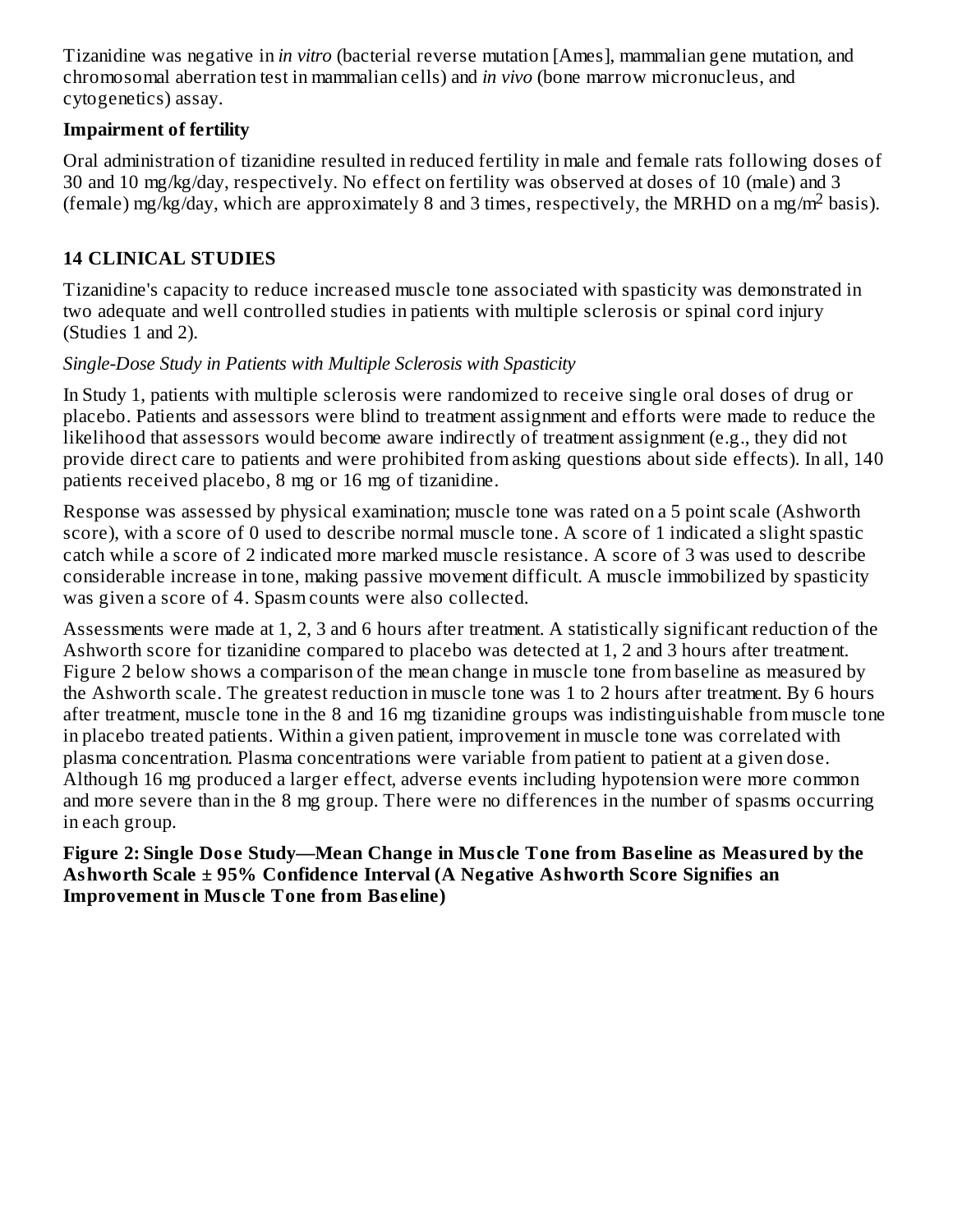

*Seven-Week Study in Patients with Spinal Cord Injury with Spasticity*

In a 7-week study (Study 2), 118 patients with spasticity secondary to spinal cord injury were randomized to either placebo or tizanidine. Steps similar to those taken in the first study were employed to ensure the integrity of blinding.

Patients were titrated over 3 weeks up to a maximum tolerated dose or 36 mg daily given in three unequal doses (e.g., 10 mg given in the morning and afternoon and 16 mg given at night). Patients were then maintained on their maximally tolerated dose for 4 additional weeks (i.e., maintenance phase). Throughout the maintenance phase, muscle tone was assessed on the Ashworth scale within a period of 2.5 hours following either the morning or afternoon dose. The number of daytime spasms was recorded daily by patients.

At endpoint (the protocol-specified time of outcome assessment), there was a statistically significant reduction in muscle tone and frequency of spasms in the tizanidine treated group compared to placebo. The reduction in muscle tone was not associated with a reduction in muscle strength (a desirable outcome) but also did not lead to any consistent advantage of tizanidine treated patients on measures of activities of daily living. Figure 3 below shows a comparison of the mean change in muscle tone from baseline as measured by the Ashworth scale.

**Figure 3: Seven Week Study—Mean Change in Mus cle Tone 0.5–2.5 Hours After Dosing as Measured by the Ashworth Scale ± 95% Confidence Interval (A Negative Ashworth Score Signifies an Improvement in Mus cle Tone from Bas eline)**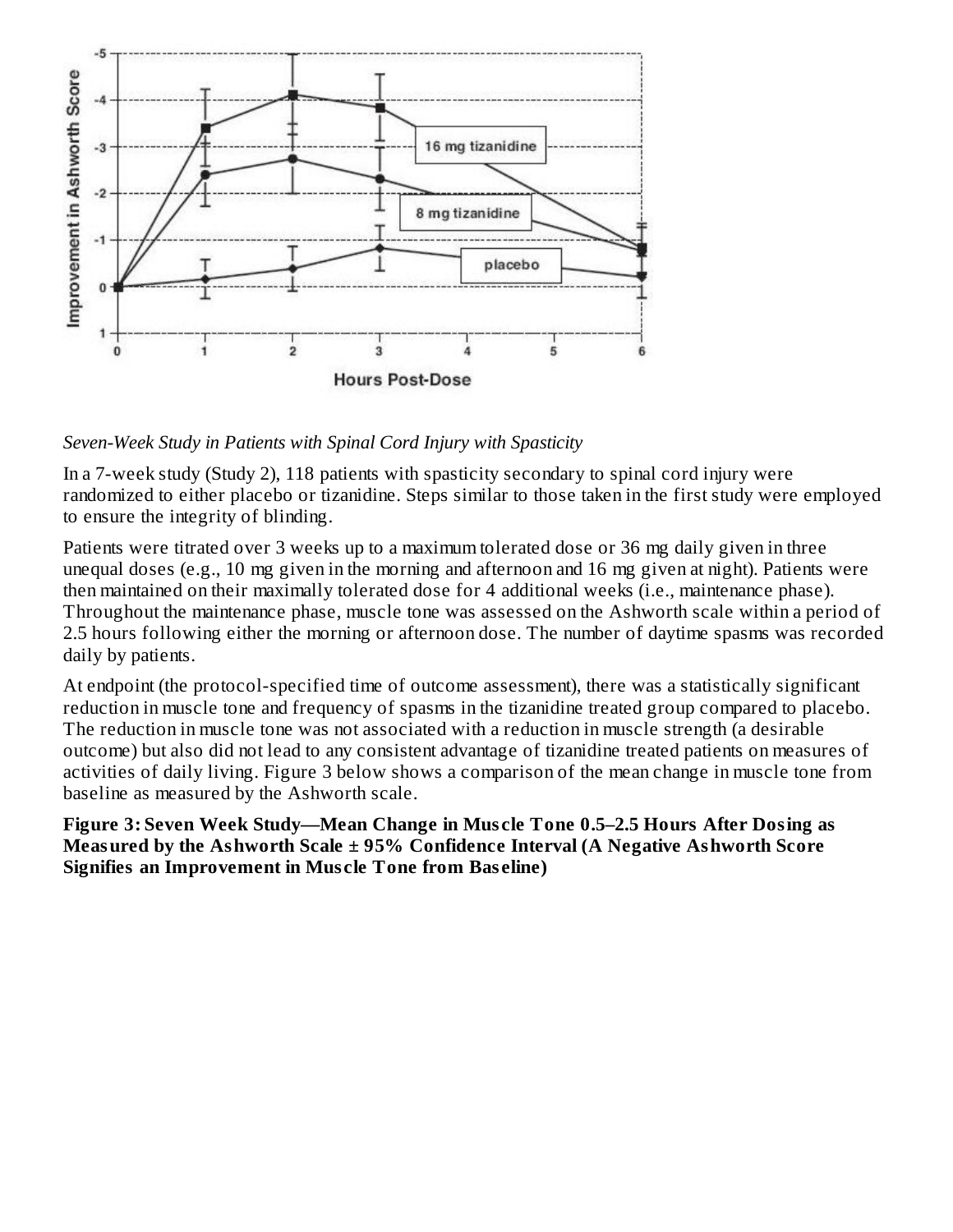

# **16 HOW SUPPLIED/STORAGE AND HANDLING**

#### **16.2 Tizanidine Tablets**

Tizanidine (tizanidine hydrochloride) tablets, USP are available as white to off-white, round, flat, bevel edged uncoated tablets containing 2 mg or 4 mg of tizanidine.

Tizanidine tablets USP, 2 mg are debossed with "U" and "168" on one side and bisecting score on other side.

Bottles of 150: NDC 29300-168-15

Bottles of 500: NDC 29300-168-05

Bottles of 1,000: NDC 29300-168-10

Tizanidine tablets USP, 4 mg are debossed with "U" and "169" on one side and quadrisecting score on other side.

Bottles of 150: NDC 29300-169-15

Bottles of 300: NDC 29300-169-03

Bottles of 500: NDC 29300-169-05

Bottles of 1,000: NDC 29300-169-10

Store at 20° to 25°C (68° to 77°F) [see USP Controlled Room Temperature].

Dispense in tight, light-resistant container [see USP].

## **17 PATIENT COUNSELING INFORMATION**

#### Serious Drug Interactions

Advise patients they should not take tizanidine if they are taking fluvoxamine or ciprofloxacin because of the increased risk of serious adverse reactions including severe lowering of blood pressure and sedation. Instruct patients to inform their physicians or pharmacists when they start or stop taking any medication because of the risks associated with interaction between tizanidine and other medicines.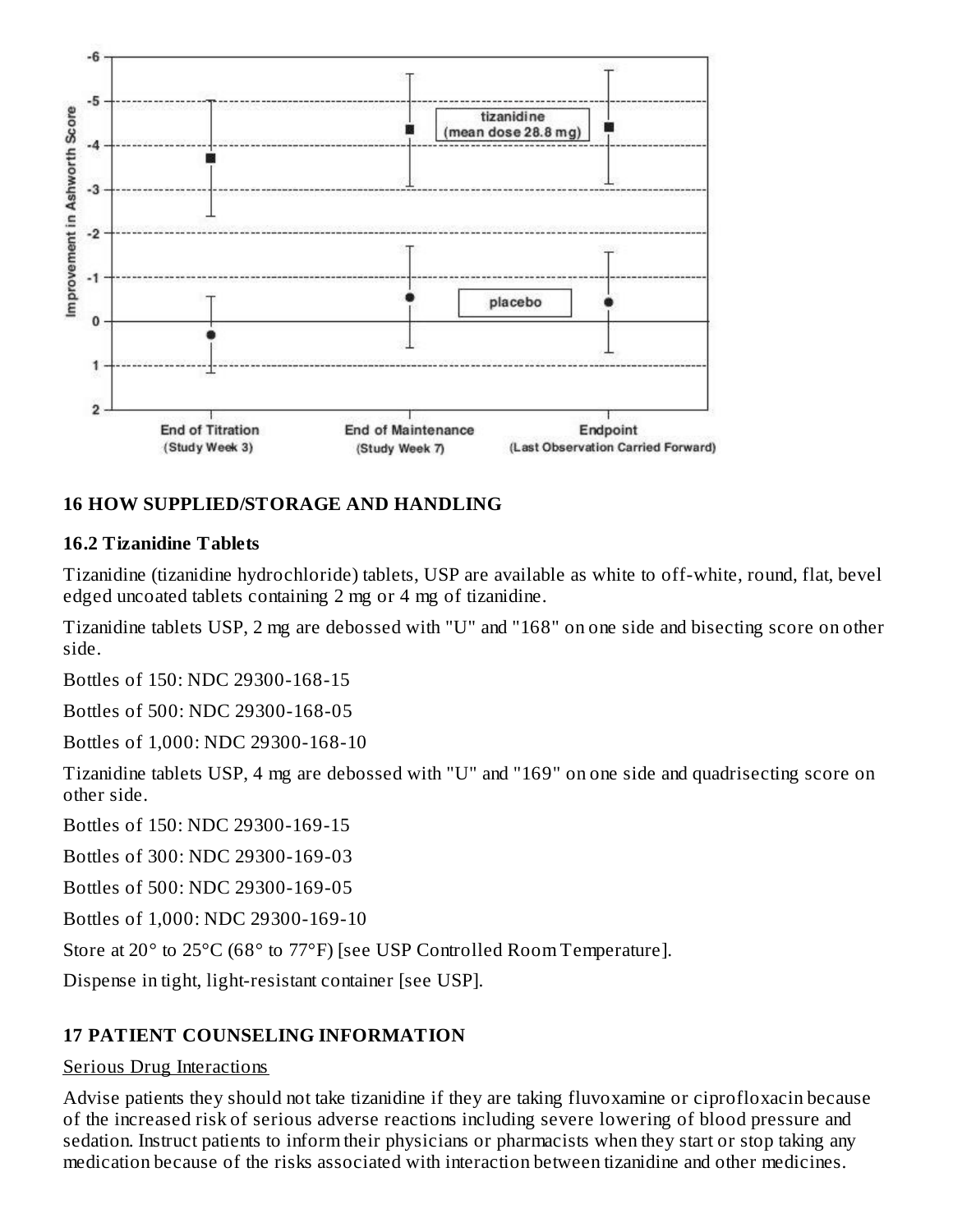#### Tizanidine Dosing

Tell patients to take tizanidine exactly as prescribed (consistently either with or without food) and not to switch between tablets and capsules. Inform patients that they should not take more tizanidine than prescribed because of the risk of adverse events at single doses greater than 8 mg or total daily doses greater than 36 mg. Tell patients that they should not suddenly discontinue tizanidine, because rebound hypertension and tachycardia may occur.

#### Effects of tizanidine

Warn patients that they may experience hypotension and to be careful when changing from a lying or sitting to a standing position. Tell patients that tizanidine may cause them to become sedated or somnolent and they should be careful when performing activities that require alertness, such as driving a vehicle or operating machinery. Tell patients that the sedation may be additive when tizanidine is taken in conjunction with drugs (baclofen, benzodiazepines) or substances (e.g., alcohol) that act as CNS depressants. Remind patients that if they depend on their spasticity to sustain posture and balance in locomotion, or whenever spasticity is utilized to obtain increased function, that tizanidine decreases spasticity and caution should be used.

Manufactured by:

## **UNICHEM LABORATORIES LTD.**

Pilerne Ind. Estate, Pilerne, Bardez, Goa 403511, India Manufactured for:



East Brunswick, NJ 08816 07-R-05/2019 13011573

# **PACKAGE LABEL.PRINCIPAL DISPLAY PANEL**

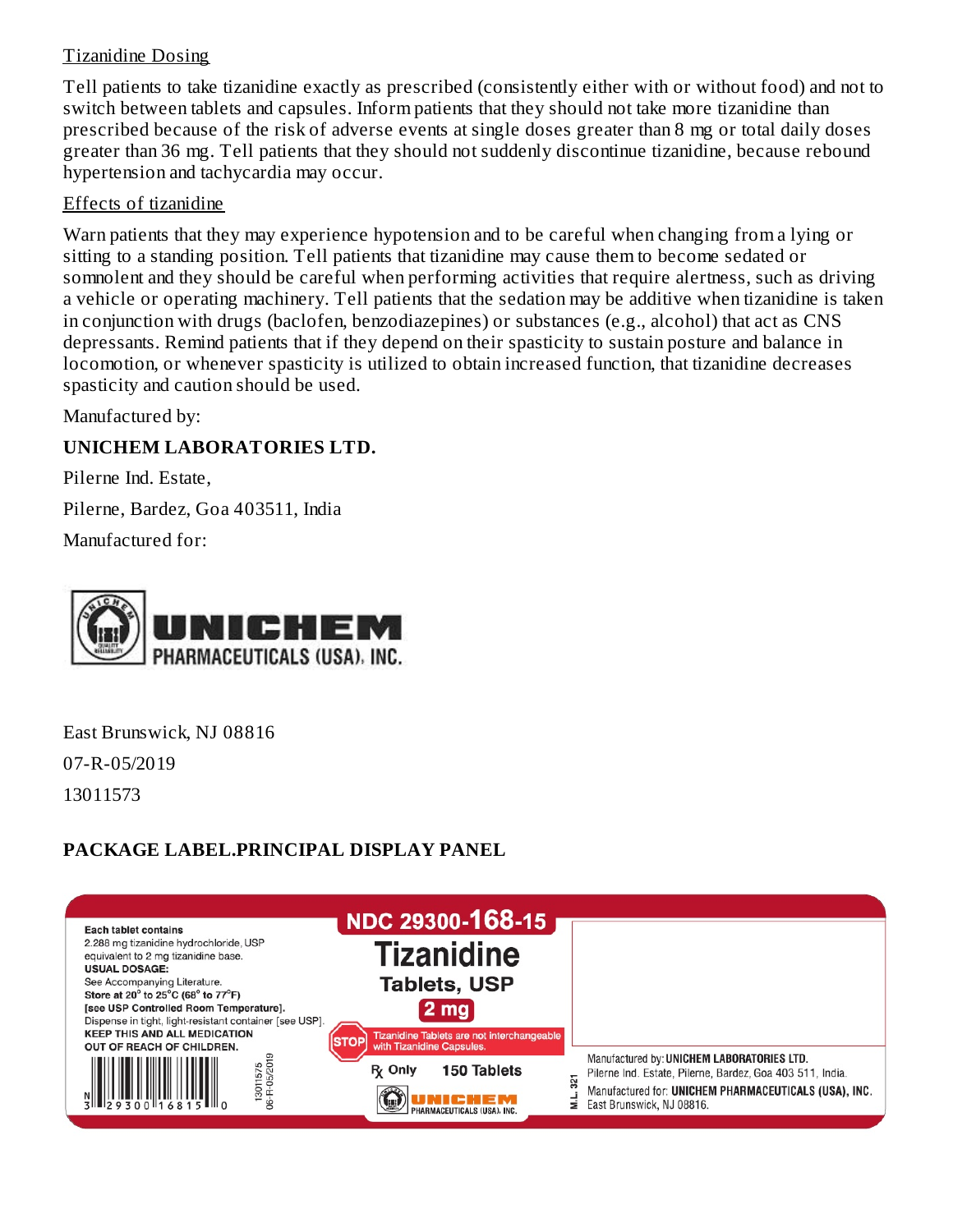

| <b>TIZANIDINE</b>                                  |                                                 |                            |                                                                              |                    |                                       |               |                                     |
|----------------------------------------------------|-------------------------------------------------|----------------------------|------------------------------------------------------------------------------|--------------------|---------------------------------------|---------------|-------------------------------------|
| tizanidine tablet                                  |                                                 |                            |                                                                              |                    |                                       |               |                                     |
|                                                    |                                                 |                            |                                                                              |                    |                                       |               |                                     |
|                                                    | <b>Product Information</b>                      |                            |                                                                              |                    |                                       |               |                                     |
|                                                    | Product Type                                    |                            | HUMAN PRESCRIPTION DRUG                                                      | Item Code (Source) |                                       | NDC:29300-168 |                                     |
|                                                    | <b>Route of Administration</b>                  |                            | ORAL                                                                         |                    |                                       |               |                                     |
|                                                    |                                                 |                            |                                                                              |                    |                                       |               |                                     |
|                                                    |                                                 |                            |                                                                              |                    |                                       |               |                                     |
|                                                    | <b>Active Ingredient/Active Moiety</b>          |                            |                                                                              |                    |                                       |               |                                     |
|                                                    |                                                 |                            | <b>Ingredient Name</b>                                                       |                    | <b>Basis of Strength</b>              |               | Strength                            |
|                                                    |                                                 |                            | TIZANIDINE HYDRO CHLORIDE (UNII: B53E3NMY5C) (TIZANIDINE - UNII:6 AI06C00GW) |                    | <b>TIZANIDINE</b>                     |               | 2 <sub>mg</sub>                     |
|                                                    |                                                 |                            |                                                                              |                    |                                       |               |                                     |
|                                                    |                                                 |                            |                                                                              |                    |                                       |               |                                     |
|                                                    | <b>Inactive Ingredients</b>                     |                            |                                                                              |                    |                                       |               |                                     |
|                                                    |                                                 |                            | <b>Ingredient Name</b>                                                       |                    |                                       |               | Strength                            |
|                                                    | ANHYDROUS LACTOSE (UNII: 3SY5LH9PMK)            |                            |                                                                              |                    |                                       |               |                                     |
|                                                    | CELLULOSE, MICRO CRYSTALLINE (UNII: OP1R32D61U) |                            |                                                                              |                    |                                       |               |                                     |
|                                                    | <b>SILICON DIO XIDE (UNII: ETJ7Z6 XBU4)</b>     |                            |                                                                              |                    |                                       |               |                                     |
|                                                    | <b>STEARIC ACID (UNII: 4ELV7Z65AP)</b>          |                            |                                                                              |                    |                                       |               |                                     |
|                                                    |                                                 |                            |                                                                              |                    |                                       |               |                                     |
|                                                    |                                                 |                            |                                                                              |                    |                                       |               |                                     |
|                                                    | <b>Product Characteristics</b>                  |                            |                                                                              |                    |                                       |               |                                     |
|                                                    | Color                                           | WHITE (White to off white) |                                                                              | <b>Score</b>       |                                       | 2 pieces      |                                     |
| <b>ROUND</b><br><b>Shape</b><br><b>Size</b><br>8mm |                                                 |                            |                                                                              |                    |                                       |               |                                     |
|                                                    | Flavor<br>U:168<br><b>Imprint Code</b>          |                            |                                                                              |                    |                                       |               |                                     |
|                                                    | <b>Contains</b>                                 |                            |                                                                              |                    |                                       |               |                                     |
|                                                    |                                                 |                            |                                                                              |                    |                                       |               |                                     |
|                                                    |                                                 |                            |                                                                              |                    |                                       |               |                                     |
| Packaging                                          |                                                 |                            |                                                                              |                    |                                       |               |                                     |
| #                                                  | <b>Item Code</b>                                |                            | <b>Package Description</b>                                                   |                    | <b>Marketing Start</b><br><b>Date</b> |               | <b>Marketing End</b><br><b>Date</b> |
| $\mathbf{1}$                                       | NDC:29300-168-<br>15                            | Product                    | 150 in 1 BOTTLE, PLASTIC; Type 0: Not a Combination                          | 04/01/2013         |                                       |               |                                     |
|                                                    |                                                 |                            |                                                                              |                    |                                       |               |                                     |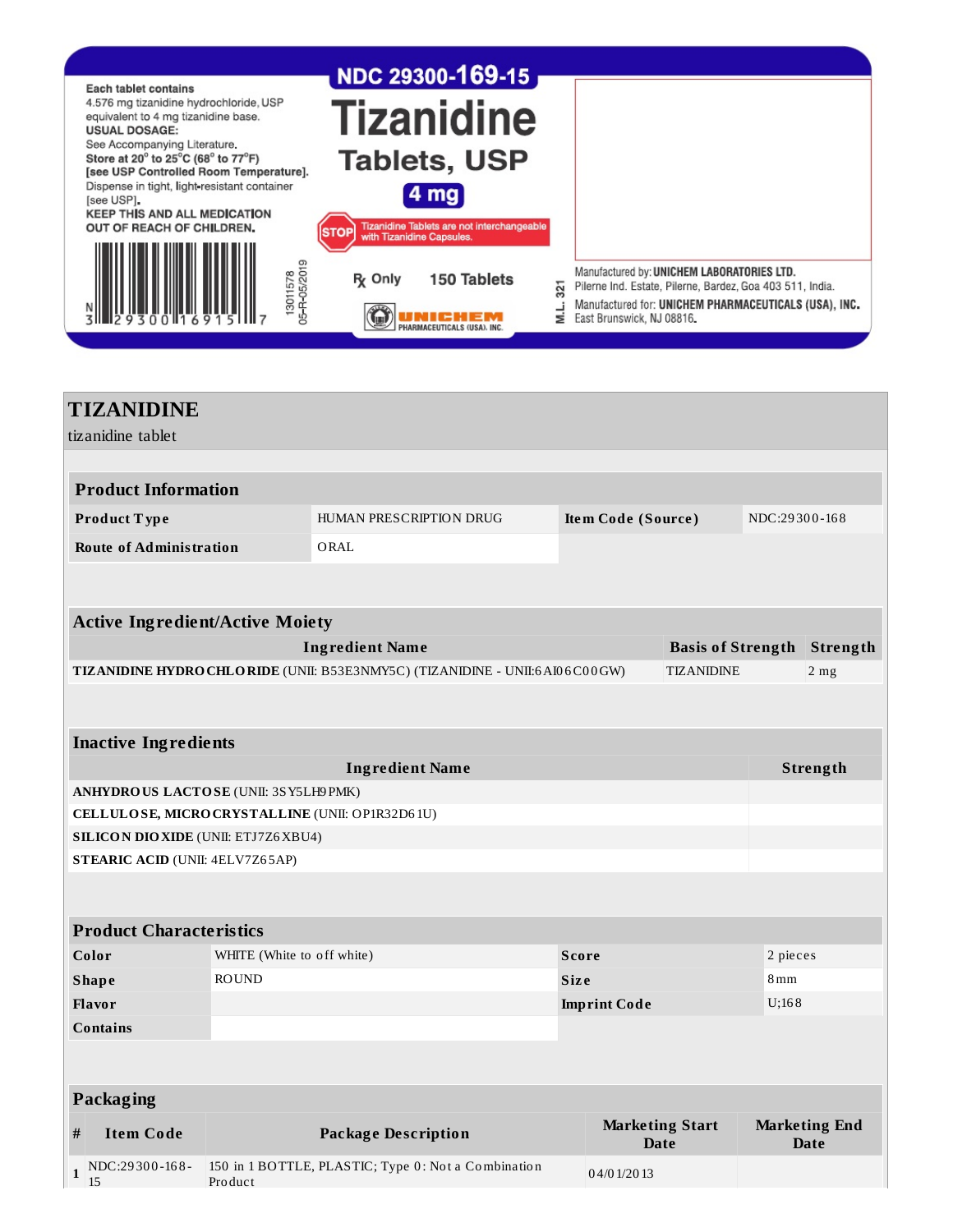|                              | $\frac{1}{2}$ NDC:29300-168-<br>05 | 500 in 1 BOTTLE, PLASTIC; Type 0: Not a Combination<br>Product  | 04/01/2013                  |                           |  |
|------------------------------|------------------------------------|-----------------------------------------------------------------|-----------------------------|---------------------------|--|
|                              | $_3$ NDC:29300-168-<br>10          | 1000 in 1 BOTTLE, PLASTIC; Type 0: Not a Combination<br>Product | 04/01/2013                  |                           |  |
|                              |                                    |                                                                 |                             |                           |  |
| <b>Marketing Information</b> |                                    |                                                                 |                             |                           |  |
|                              | <b>Marketing Category</b>          | <b>Application Number or Monograph Citation</b>                 | <b>Marketing Start Date</b> | <b>Marketing End Date</b> |  |
|                              | <b>ANDA</b>                        | ANDA091283                                                      | 04/01/2013                  |                           |  |
|                              |                                    |                                                                 |                             |                           |  |
|                              |                                    |                                                                 |                             |                           |  |

15 Pro duct

0 3

0 5

**3** NDC:29300-169-

Pro duct

Pro duct

500 in 1 BOTTLE, PLASTIC; Type 0: Not a Combination

|                                                 | <b>TIZANIDINE</b>                           |                                               |                                                                              |              |                                       |                          |                    |                                     |
|-------------------------------------------------|---------------------------------------------|-----------------------------------------------|------------------------------------------------------------------------------|--------------|---------------------------------------|--------------------------|--------------------|-------------------------------------|
|                                                 | tizanidine tablet                           |                                               |                                                                              |              |                                       |                          |                    |                                     |
|                                                 |                                             |                                               |                                                                              |              |                                       |                          |                    |                                     |
|                                                 | <b>Product Information</b>                  |                                               |                                                                              |              |                                       |                          |                    |                                     |
|                                                 | Product Type                                | HUMAN PRESCRIPTION DRUG<br>Item Code (Source) |                                                                              |              |                                       |                          | NDC:29300-169      |                                     |
|                                                 | <b>Route of Administration</b>              |                                               | ORAL                                                                         |              |                                       |                          |                    |                                     |
|                                                 |                                             |                                               |                                                                              |              |                                       |                          |                    |                                     |
|                                                 | <b>Active Ingredient/Active Moiety</b>      |                                               |                                                                              |              |                                       |                          |                    |                                     |
|                                                 |                                             |                                               | <b>Ingredient Name</b>                                                       |              |                                       | <b>Basis of Strength</b> |                    | Strength                            |
|                                                 |                                             |                                               | TIZANIDINE HYDRO CHLO RIDE (UNII: B53E3NMY5C) (TIZANIDINE - UNII:6A106C00GW) |              |                                       | <b>TIZANIDINE</b>        |                    | 4 <sub>mg</sub>                     |
|                                                 |                                             |                                               |                                                                              |              |                                       |                          |                    |                                     |
|                                                 |                                             |                                               |                                                                              |              |                                       |                          |                    |                                     |
|                                                 | <b>Inactive Ingredients</b>                 |                                               |                                                                              |              |                                       |                          |                    |                                     |
|                                                 |                                             |                                               | <b>Ingredient Name</b>                                                       |              |                                       |                          |                    | Strength                            |
|                                                 | ANHYDROUS LACTOSE (UNII: 3SY5LH9 PMK)       |                                               |                                                                              |              |                                       |                          |                    |                                     |
| CELLULOSE, MICRO CRYSTALLINE (UNII: OP1R32D61U) |                                             |                                               |                                                                              |              |                                       |                          |                    |                                     |
|                                                 | <b>SILICON DIO XIDE (UNII: ETJ7Z6 XBU4)</b> |                                               |                                                                              |              |                                       |                          |                    |                                     |
|                                                 | <b>STEARIC ACID (UNII: 4ELV7Z65AP)</b>      |                                               |                                                                              |              |                                       |                          |                    |                                     |
|                                                 |                                             |                                               |                                                                              |              |                                       |                          |                    |                                     |
|                                                 |                                             |                                               |                                                                              |              |                                       |                          |                    |                                     |
|                                                 | <b>Product Characteristics</b>              |                                               |                                                                              |              |                                       |                          |                    |                                     |
|                                                 | Color                                       | WHITE (White to off white)                    |                                                                              | <b>Score</b> |                                       |                          | 4 pieces           |                                     |
|                                                 | <b>Shape</b>                                | <b>ROUND</b>                                  |                                                                              | <b>Size</b>  |                                       |                          | $10 \,\mathrm{mm}$ |                                     |
| Flavor<br><b>Imprint Code</b><br>U;169          |                                             |                                               |                                                                              |              |                                       |                          |                    |                                     |
|                                                 | <b>Contains</b>                             |                                               |                                                                              |              |                                       |                          |                    |                                     |
|                                                 |                                             |                                               |                                                                              |              |                                       |                          |                    |                                     |
| <b>Packaging</b>                                |                                             |                                               |                                                                              |              |                                       |                          |                    |                                     |
| $\#$                                            | <b>Item Code</b>                            |                                               | <b>Package Description</b>                                                   |              | <b>Marketing Start</b><br><b>Date</b> |                          |                    | <b>Marketing End</b><br><b>Date</b> |
| $\mathbf{1}$                                    | NDC:29300-169-<br>15                        | Product                                       | 150 in 1 BOTTLE, PLASTIC; Type 0: Not a Combination                          |              | 04/01/2013                            |                          |                    |                                     |
| $\overline{\mathbf{2}}$                         | NDC:29300-169-                              |                                               | 300 in 1 BOTTLE, PLASTIC; Type 0: Not a Combination                          |              | 04/01/2013                            |                          |                    |                                     |

0 4/0 1/20 13